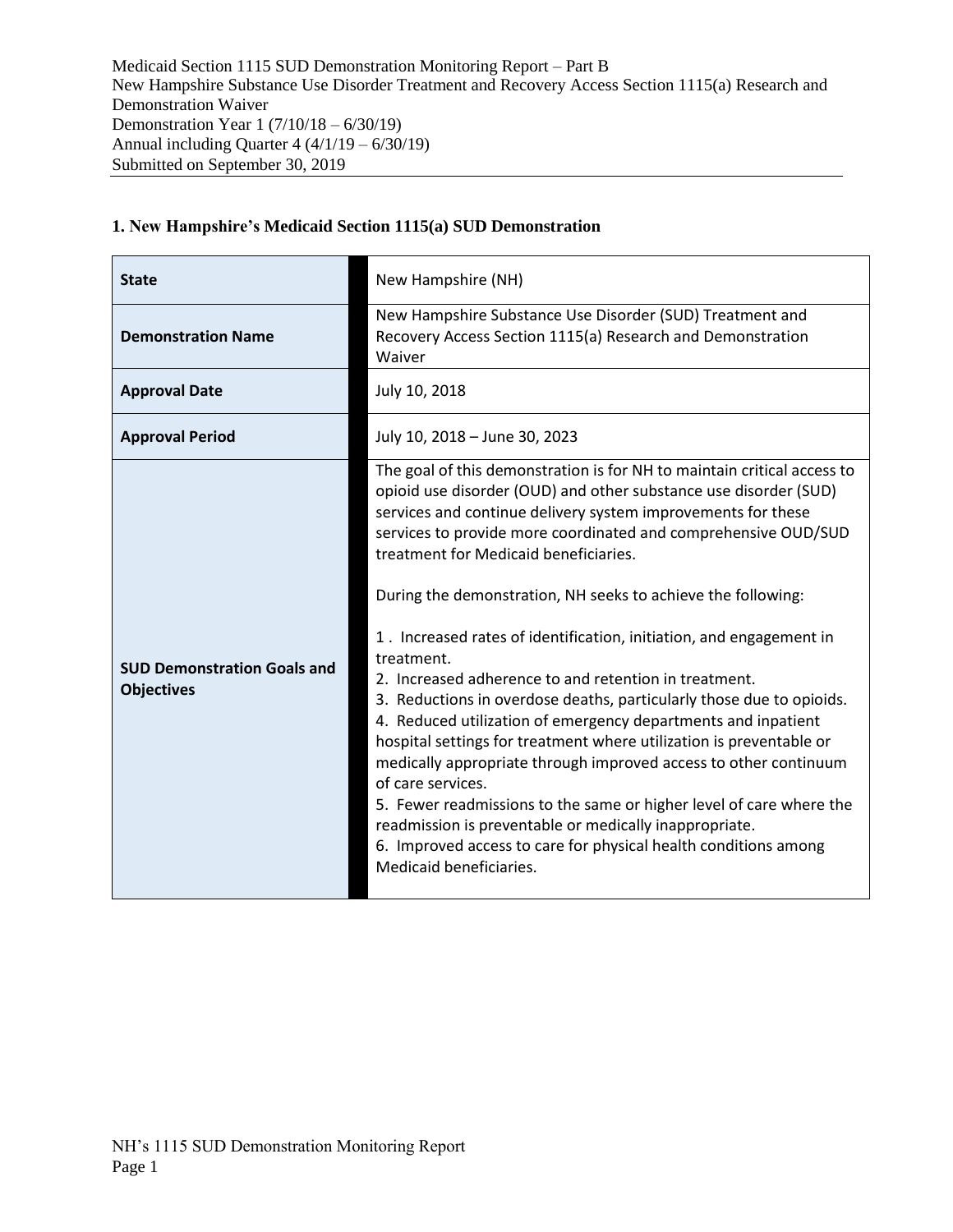# **2. Executive Summary**

*The executive summary should be reported in the fillable box below. This executive summary is intended for summary level information only. The recommended word count is 500 words or less.*

#### **During the annual reporting period for DY1 including Q4, New Hampshire achieved the following implementation milestones:**

- Conducted monitoring call with CMS per STC requirements.
- $\bullet$

#### **During the reporting period, DY1 Q4, New Hampshire identified the following trends from the data:**

As approved by CMS at the 9/21/18 SUD monitoring call, New Hampshire will not analyze relevant trends until Demonstration Year 2, Quarter 1, to assure that there is sufficient data to determine seasonality and common cause variation associated with the data (e.g., flu season impact).

### **During the annual reporting period for DY1 including Q4, New Hampshire made the following changes to the implementation plan:**

 $\bullet$  N/A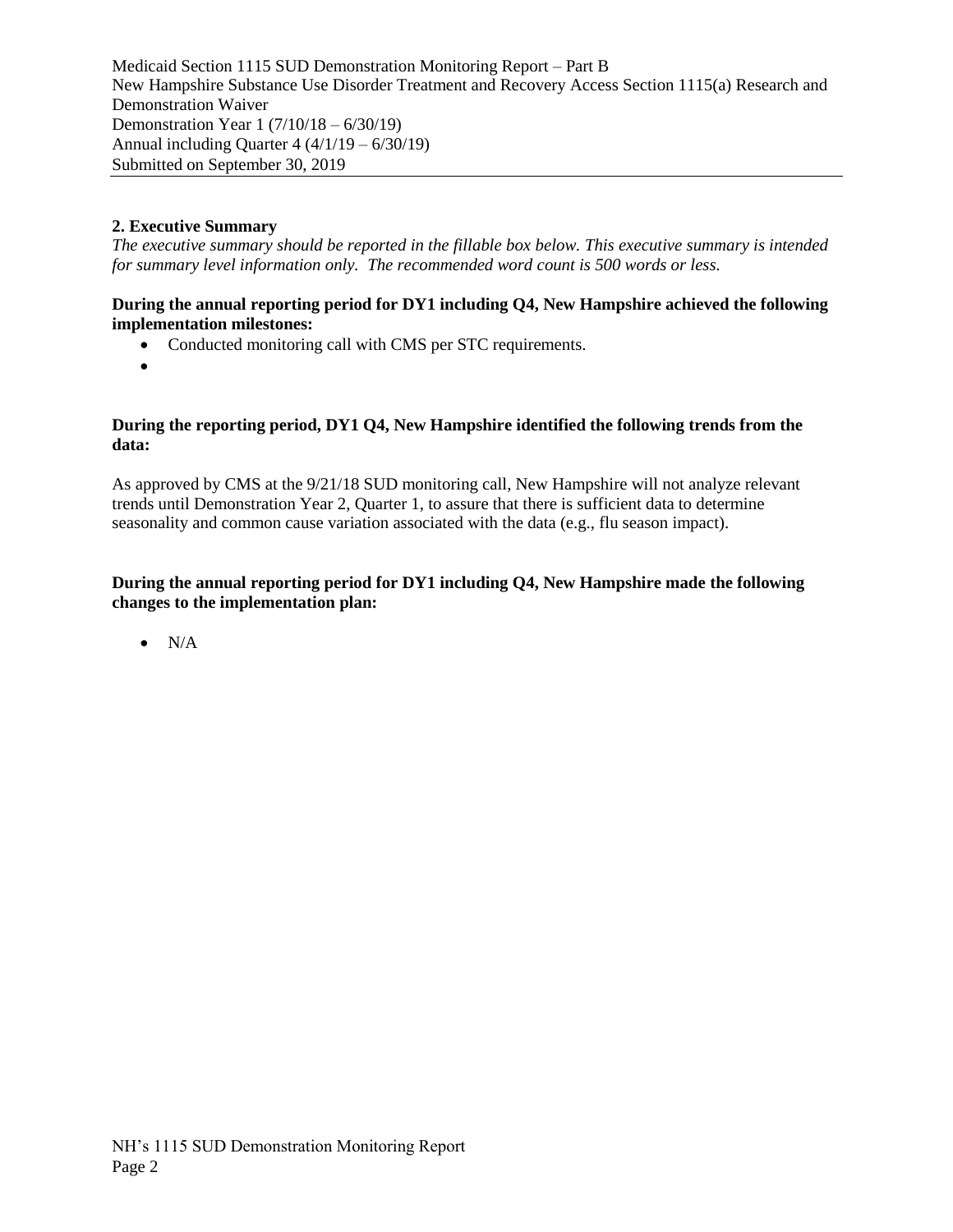| <b>Prompts</b>                                                                     | <b>Demonstration</b><br>year (DY) and<br>quarter first<br>reported | <b>Related</b><br>metric<br>(if any) | <b>Summary</b>                                                                          |
|------------------------------------------------------------------------------------|--------------------------------------------------------------------|--------------------------------------|-----------------------------------------------------------------------------------------|
| 1.2 Assessment of Need and Qualification for SUD Services                          |                                                                    |                                      |                                                                                         |
| 1.2.1 Metric Trends                                                                |                                                                    |                                      |                                                                                         |
| Discuss any relevant trends that                                                   | DY, Q1                                                             | N/A                                  | As approved by CMS at the 9/21/18 SUD monitoring call, New Hampshire will not           |
| the data shows related to                                                          |                                                                    |                                      | analyze relevant trends until Demonstration Year 2, Quarter 1, to assure that there is  |
| assessment of need and                                                             |                                                                    |                                      | sufficient data to determine seasonality and common cause variation associated with the |
| qualification for SUD services. At                                                 |                                                                    |                                      | data (e.g., flu season impact).                                                         |
| a minimum, changes $(+ or -)$                                                      |                                                                    |                                      |                                                                                         |
| greater than two percent should                                                    |                                                                    |                                      |                                                                                         |
| be described.                                                                      |                                                                    |                                      |                                                                                         |
| [Add rows as needed]                                                               |                                                                    |                                      |                                                                                         |
| $\boxtimes$ New Hampshire has no metric trends to report for this reporting topic. |                                                                    |                                      |                                                                                         |
| 1.2.2 Implementation Update                                                        |                                                                    |                                      |                                                                                         |
| Compared to the demonstration                                                      | DY1, Q1                                                            | N/A                                  |                                                                                         |
| design details outlined in the                                                     |                                                                    |                                      |                                                                                         |
| STCs and implementation plan,                                                      |                                                                    |                                      |                                                                                         |
| have there been any changes or                                                     |                                                                    |                                      |                                                                                         |
| does New Hampshire expect to                                                       |                                                                    |                                      |                                                                                         |
| make any changes to: A) the                                                        |                                                                    |                                      |                                                                                         |
| target population( $s$ ) of the                                                    |                                                                    |                                      |                                                                                         |
| demonstration? B) the clinical                                                     |                                                                    |                                      |                                                                                         |
| criteria (e.g., SUD diagnoses) that                                                |                                                                    |                                      |                                                                                         |
| qualify a beneficiary for the                                                      |                                                                    |                                      |                                                                                         |
| demonstration?                                                                     |                                                                    |                                      |                                                                                         |
| Are there any other anticipated                                                    | DY1, Q1                                                            | <b>NA</b>                            |                                                                                         |
| program changes that may impact                                                    |                                                                    |                                      |                                                                                         |
| metrics related to assessment of                                                   |                                                                    |                                      |                                                                                         |
| need and qualification for SUD                                                     |                                                                    |                                      |                                                                                         |

### **3. New Hampshire's Narrative Information on Implementation, by Reporting Topic**

NH's 1115 SUD Demonstration Monitoring Report Page 3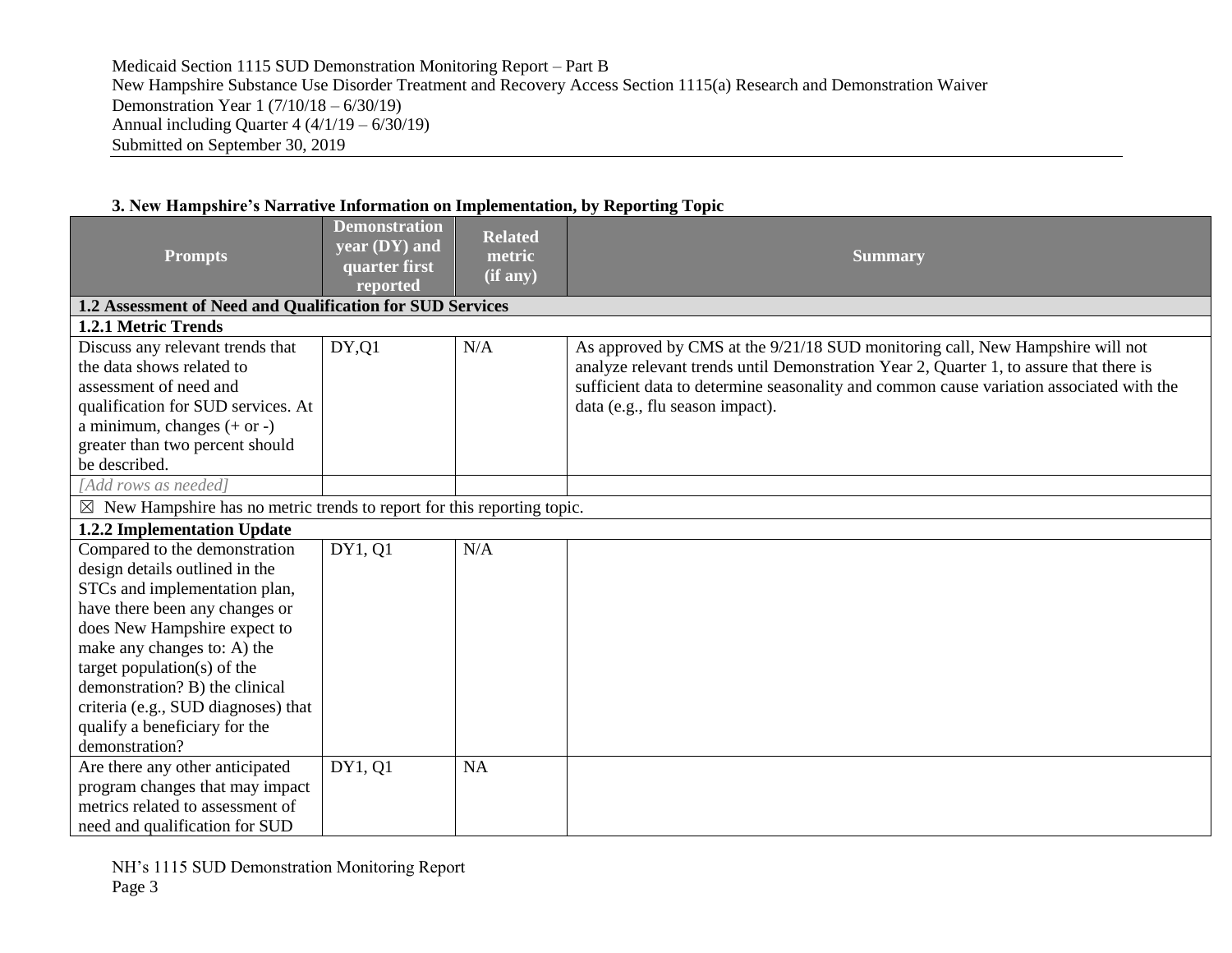| <b>Prompts</b>                                                                              | <b>Demonstration</b><br>year (DY) and<br>quarter first<br>reported | <b>Related</b><br>metric<br>(if any) | <b>Summary</b>                                                                          |  |  |
|---------------------------------------------------------------------------------------------|--------------------------------------------------------------------|--------------------------------------|-----------------------------------------------------------------------------------------|--|--|
| services? If so, please describe                                                            |                                                                    |                                      |                                                                                         |  |  |
| these changes.                                                                              |                                                                    |                                      |                                                                                         |  |  |
| [Add rows as needed]                                                                        |                                                                    |                                      |                                                                                         |  |  |
| $\boxtimes$ New Hampshire has no implementation updates to report for this reporting topic. |                                                                    |                                      |                                                                                         |  |  |
| 2.2 Access to Critical Levels of Care for OUD and other SUDs (Milestone 1)                  |                                                                    |                                      |                                                                                         |  |  |
| 2.2.1 Metric Trends                                                                         |                                                                    |                                      |                                                                                         |  |  |
| Discuss any relevant trends that                                                            | DY1, Q1                                                            | N/A                                  | As approved by CMS at the 9/21/18 SUD monitoring call, New Hampshire will not           |  |  |
| the data shows related to                                                                   |                                                                    |                                      | analyze relevant trends until Demonstration Year 2, Quarter 1, to assure that there is  |  |  |
| assessment of need and                                                                      |                                                                    |                                      | sufficient data to determine seasonality and common cause variation associated with the |  |  |
| qualification for SUD services. At                                                          |                                                                    |                                      | data (e.g., flu season impact).                                                         |  |  |
| a minimum, changes $(+ or -)$                                                               |                                                                    |                                      |                                                                                         |  |  |
| greater than two percent should                                                             |                                                                    |                                      |                                                                                         |  |  |
| be described.                                                                               |                                                                    |                                      |                                                                                         |  |  |
| [Add rows as needed]                                                                        |                                                                    |                                      |                                                                                         |  |  |
| $\boxtimes$ New Hampshire has no metric trends to report for this reporting topic.          |                                                                    |                                      |                                                                                         |  |  |
| 2.2.2 Implementation Update                                                                 |                                                                    |                                      |                                                                                         |  |  |
| Compared to the demonstration                                                               | DY1, Q1                                                            |                                      |                                                                                         |  |  |
| design and operational details                                                              |                                                                    |                                      |                                                                                         |  |  |
| outlined the implementation plan,                                                           |                                                                    |                                      |                                                                                         |  |  |
| have there been any changes or                                                              |                                                                    |                                      |                                                                                         |  |  |
| does New Hampshire expect to                                                                |                                                                    |                                      |                                                                                         |  |  |
| make any changes to:                                                                        |                                                                    |                                      |                                                                                         |  |  |
| Planned activities to improve                                                               |                                                                    |                                      |                                                                                         |  |  |
| access to SUD treatment                                                                     |                                                                    |                                      |                                                                                         |  |  |
| services across the continuum                                                               |                                                                    |                                      |                                                                                         |  |  |
| of care for Medicaid                                                                        |                                                                    |                                      |                                                                                         |  |  |
| beneficiaries (e.g. outpatient                                                              |                                                                    |                                      |                                                                                         |  |  |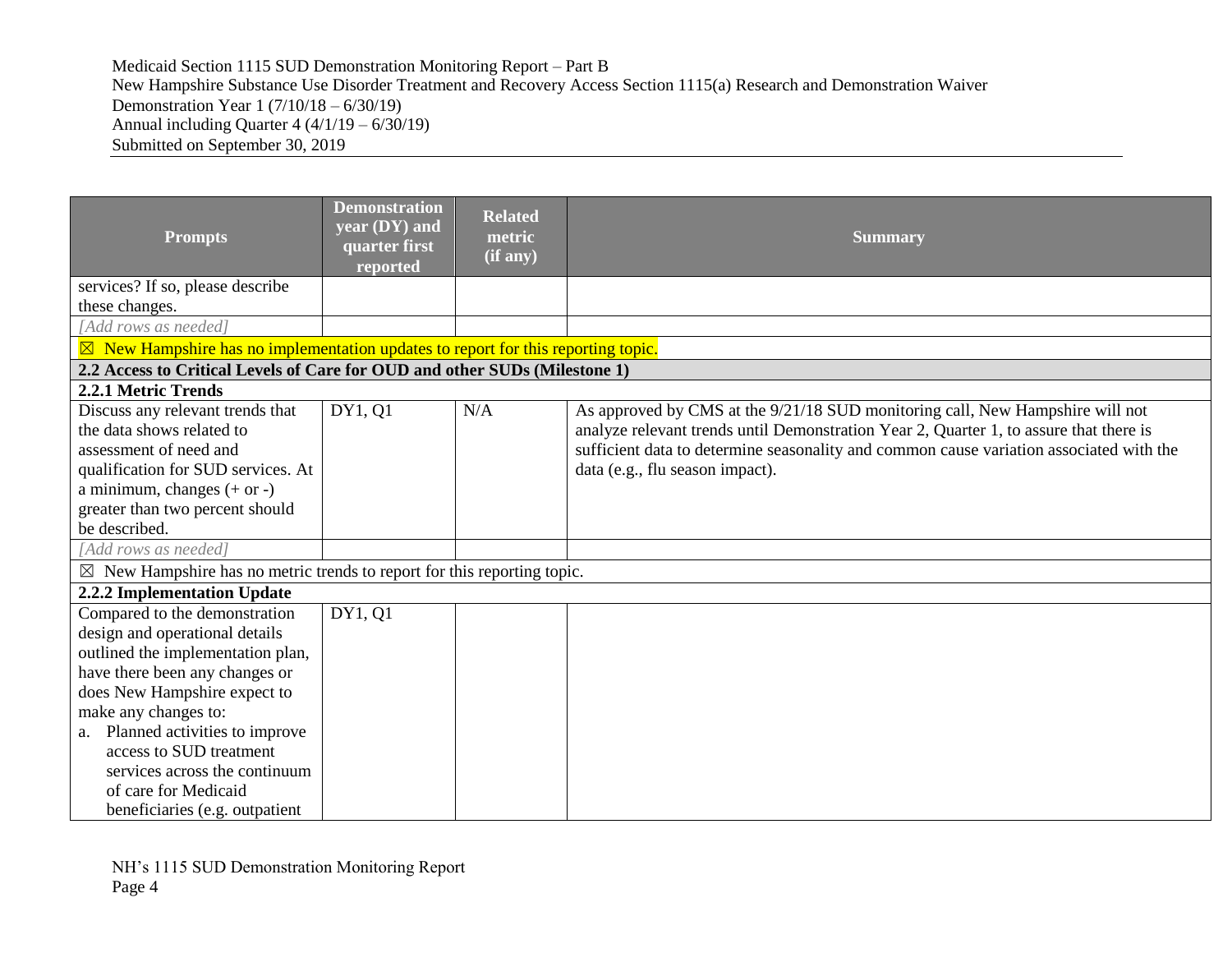| <b>Prompts</b>                                                                                                                                                                                                                                                                                                                                                                                                                                                                                    | <b>Demonstration</b><br>year (DY) and<br>quarter first<br>reported | <b>Related</b><br>metric<br>(if any) | <b>Summary</b> |  |
|---------------------------------------------------------------------------------------------------------------------------------------------------------------------------------------------------------------------------------------------------------------------------------------------------------------------------------------------------------------------------------------------------------------------------------------------------------------------------------------------------|--------------------------------------------------------------------|--------------------------------------|----------------|--|
| services, intensive outpatient<br>services, medication assisted<br>treatment, services in<br>intensive residential and<br>inpatient settings, medically<br>supervised withdrawal<br>management)?<br>SUD benefit coverage under<br>$\mathbf{b}$ .<br>the Medicaid state plan or the<br>Expenditure Authority,<br>particularly for residential<br>treatment, medically<br>supervised withdrawal<br>management, and medication<br>assisted treatment services<br>provided to individuals in<br>IMDs? |                                                                    |                                      |                |  |
| Are there any other anticipated<br>program changes that may impact<br>metrics related to access to<br>critical levels of care for OUD<br>and other SUDs? If so, please<br>describe these changes.                                                                                                                                                                                                                                                                                                 | DY1, Q1                                                            | N/A                                  |                |  |
| [Add rows as needed]                                                                                                                                                                                                                                                                                                                                                                                                                                                                              |                                                                    |                                      |                |  |
| $\Box$ New Hampshire has no implementation updates to report for this reporting topic.                                                                                                                                                                                                                                                                                                                                                                                                            |                                                                    |                                      |                |  |
| 3.2 Use of Evidence-based, SUD-specific Patient Placement Criteria (Milestone 2)                                                                                                                                                                                                                                                                                                                                                                                                                  |                                                                    |                                      |                |  |
| 3.2.1 Metric Trends                                                                                                                                                                                                                                                                                                                                                                                                                                                                               |                                                                    |                                      |                |  |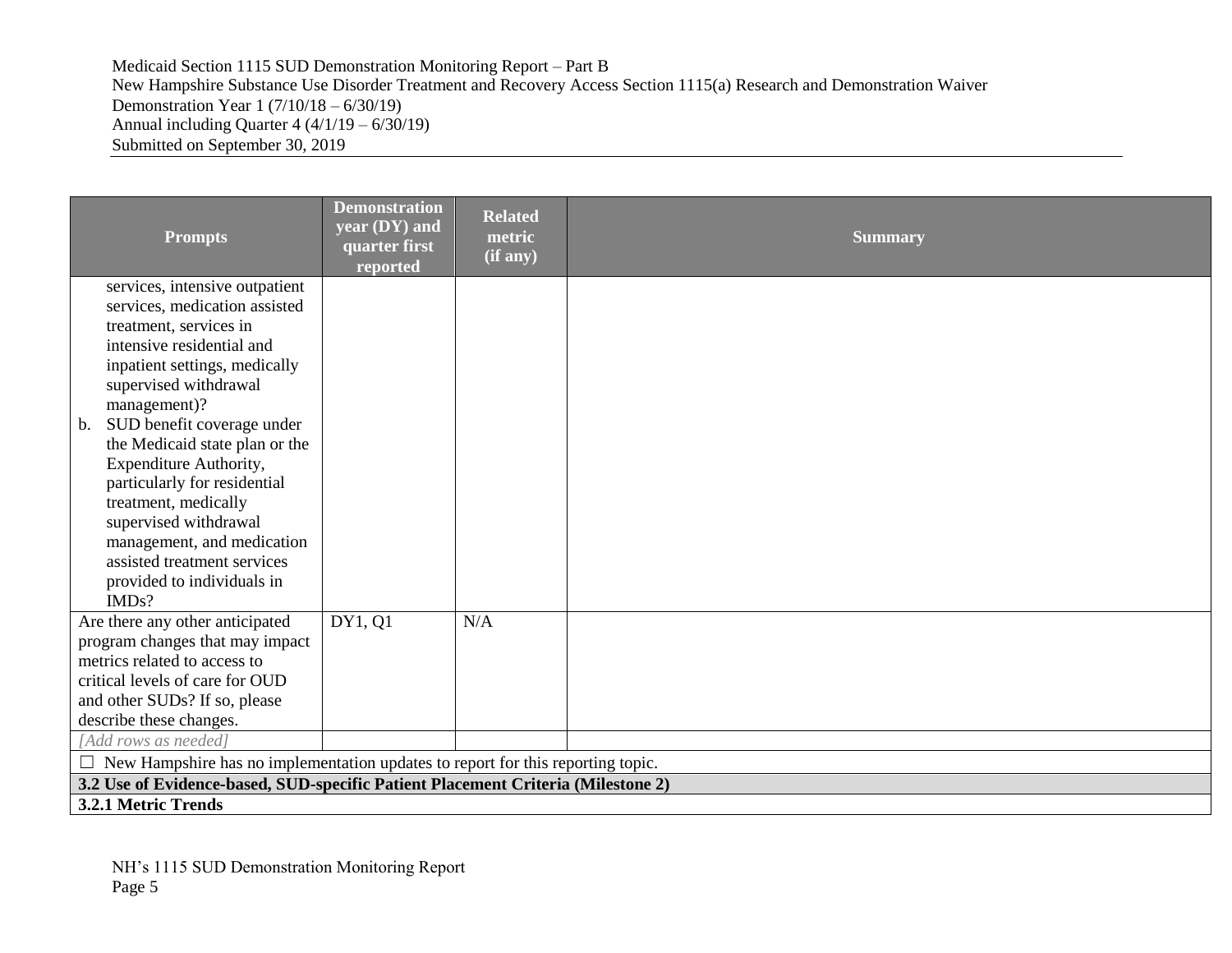| <b>Prompts</b>                                                                          | <b>Demonstration</b><br>year (DY) and<br>quarter first<br>reported | <b>Related</b><br>metric<br>(if any) | <b>Summary</b>                                                                                                                                                          |
|-----------------------------------------------------------------------------------------|--------------------------------------------------------------------|--------------------------------------|-------------------------------------------------------------------------------------------------------------------------------------------------------------------------|
| Discuss any relevant trends that<br>the data shows related to                           | DY1, 01                                                            | N/A                                  | As approved by CMS at the 9/21/18 SUD monitoring call, New Hampshire will not<br>analyze relevant trends until Demonstration Year 2, Quarter 1, to assure that there is |
| assessment of need and                                                                  |                                                                    |                                      | sufficient data to determine seasonality and common cause variation associated with the                                                                                 |
| qualification for SUD services.                                                         |                                                                    |                                      | data (e.g., flu season impact).                                                                                                                                         |
| Changes $(+ or -)$ greater than two                                                     |                                                                    |                                      |                                                                                                                                                                         |
| percent should be described.                                                            |                                                                    |                                      |                                                                                                                                                                         |
| [Add rows as needed]                                                                    |                                                                    |                                      |                                                                                                                                                                         |
| Ш                                                                                       |                                                                    |                                      | New Hampshire is reporting metrics related to Milestone 2, but has no metric trends to report for this reporting period.                                                |
| $\boxtimes$ New Hampshire is not reporting any metrics related to this reporting topic. |                                                                    |                                      |                                                                                                                                                                         |
| 3.2.2 Implementation Update                                                             |                                                                    |                                      |                                                                                                                                                                         |
| Compared to the demonstration                                                           | DY, Q1                                                             | N/A                                  |                                                                                                                                                                         |
| design and operational details                                                          |                                                                    |                                      |                                                                                                                                                                         |
| outlined the implementation plan,                                                       |                                                                    |                                      |                                                                                                                                                                         |
| have there been any changes or                                                          |                                                                    |                                      |                                                                                                                                                                         |
| does New Hampshire expect to                                                            |                                                                    |                                      |                                                                                                                                                                         |
| make any changes to:                                                                    |                                                                    |                                      |                                                                                                                                                                         |
| Planned activities to improve<br>a.                                                     |                                                                    |                                      |                                                                                                                                                                         |
| providers' use of evidence-                                                             |                                                                    |                                      |                                                                                                                                                                         |
| based, SUD-specific                                                                     |                                                                    |                                      |                                                                                                                                                                         |
| placement criteria?                                                                     |                                                                    |                                      |                                                                                                                                                                         |
| Implementation of a<br>b.                                                               |                                                                    |                                      |                                                                                                                                                                         |
| utilization management<br>approach to ensure:                                           |                                                                    |                                      |                                                                                                                                                                         |
| i. Beneficiaries have                                                                   |                                                                    |                                      |                                                                                                                                                                         |
| access to SUD services                                                                  |                                                                    |                                      |                                                                                                                                                                         |
| at the appropriate level                                                                |                                                                    |                                      |                                                                                                                                                                         |
| of care?                                                                                |                                                                    |                                      |                                                                                                                                                                         |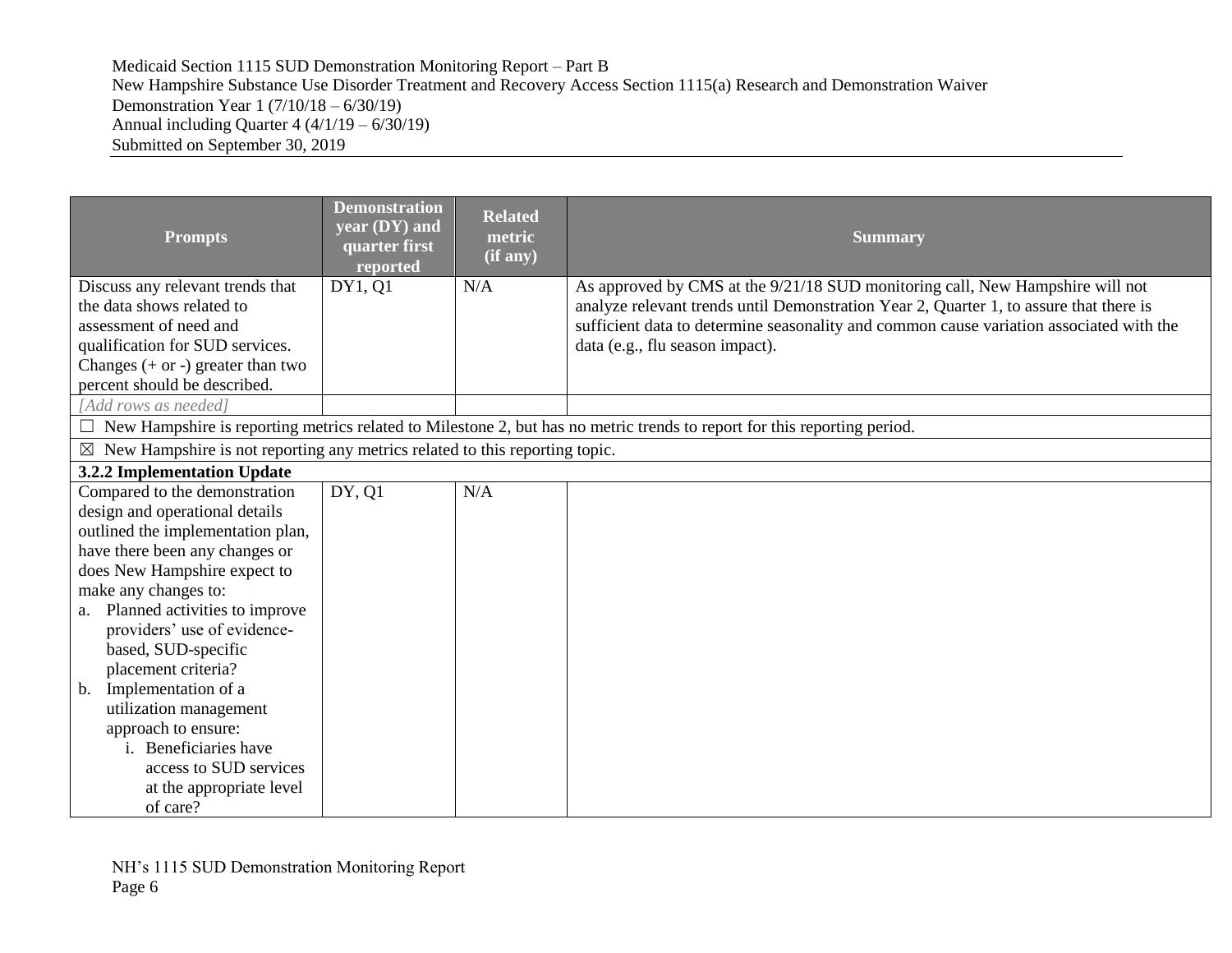| <b>Prompts</b>                                                                                                                                                                                                                                                 | <b>Demonstration</b><br>year (DY) and<br>quarter first<br>reported | <b>Related</b><br>metric<br>(if any) | <b>Summary</b>                                                                                                                                                                                                                                                                                        |
|----------------------------------------------------------------------------------------------------------------------------------------------------------------------------------------------------------------------------------------------------------------|--------------------------------------------------------------------|--------------------------------------|-------------------------------------------------------------------------------------------------------------------------------------------------------------------------------------------------------------------------------------------------------------------------------------------------------|
| ii. Interventions are<br>appropriate for the<br>diagnosis and level of<br>care?<br>iii. Use of independent<br>process for reviewing<br>placement in residential<br>treatment settings?                                                                         |                                                                    |                                      |                                                                                                                                                                                                                                                                                                       |
| Are there any other anticipated<br>program changes that may impact<br>metrics related to the use of<br>evidence-based, SUD-specific<br>patient placement criteria (if New<br>Hampshire is reporting such<br>metrics)? If so, please describe<br>these changes. | DY1, Q1                                                            | N/A                                  |                                                                                                                                                                                                                                                                                                       |
| [Add rows as needed]                                                                                                                                                                                                                                           |                                                                    |                                      |                                                                                                                                                                                                                                                                                                       |
| $\Box$ New Hampshire has no implementation updates to report for this reporting topic.                                                                                                                                                                         |                                                                    |                                      |                                                                                                                                                                                                                                                                                                       |
| 4.2.1 Metric Trends                                                                                                                                                                                                                                            |                                                                    |                                      | 4.2 Use of Nationally Recognized SUD-specific Program Standards to Set Provider Qualifications for Residential Treatment Facilities (Milestone 3)                                                                                                                                                     |
| Discuss any relevant trends that<br>the data shows related to<br>assessment of need and<br>qualification for SUD services.<br>Changes $(+ or -)$ greater than two<br>percent should be described.                                                              | DY1, Q1                                                            | N/A                                  | As approved by CMS at the 9/21/18 SUD monitoring call, New Hampshire will not<br>analyze relevant trends until Demonstration Year 2, Quarter 1, to assure that there is<br>sufficient data to determine seasonality and common cause variation associated with the<br>data (e.g., flu season impact). |
| [Add rows as needed]                                                                                                                                                                                                                                           |                                                                    |                                      | $\Box$ New Hampshire is reporting metrics related to Milestone 3, but has no metrics to report for this reporting topic.                                                                                                                                                                              |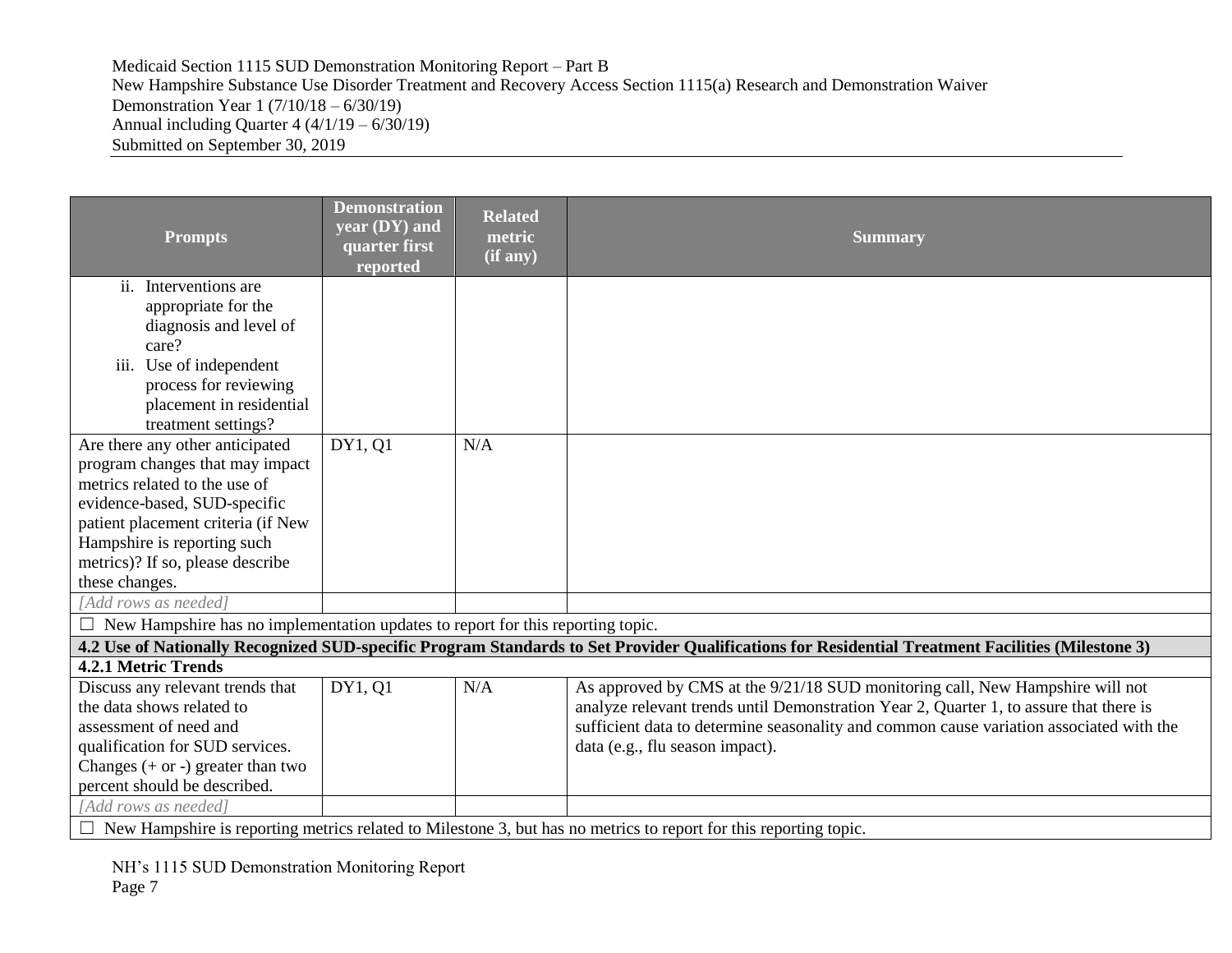| <b>Prompts</b>                                                                          | <b>Demonstration</b><br>year (DY) and<br>quarter first<br>reported | <b>Related</b><br>metric<br>(i f a ny) | <b>Summary</b> |
|-----------------------------------------------------------------------------------------|--------------------------------------------------------------------|----------------------------------------|----------------|
| $\boxtimes$ New Hampshire is not reporting any metrics related to this reporting topic. |                                                                    |                                        |                |
| 4.2.2 Implementation Update                                                             |                                                                    |                                        |                |
| Compared to the demonstration                                                           | DY1, Q1                                                            | N/A                                    |                |
| design and operational details                                                          |                                                                    |                                        |                |
| outlined the implementation plan,                                                       |                                                                    |                                        |                |
| have there been any changes or                                                          |                                                                    |                                        |                |
| does New Hampshire expect to                                                            |                                                                    |                                        |                |
| make any changes to:                                                                    |                                                                    |                                        |                |
| a. Implementation of residential                                                        |                                                                    |                                        |                |
| treatment provider                                                                      |                                                                    |                                        |                |
| qualifications that meet the                                                            |                                                                    |                                        |                |
| <b>ASAM Criteria or other</b>                                                           |                                                                    |                                        |                |
| nationally recognized, SUD-                                                             |                                                                    |                                        |                |
| specific program standards?                                                             |                                                                    |                                        |                |
| b. State review process for                                                             |                                                                    |                                        |                |
| residential treatment                                                                   |                                                                    |                                        |                |
| providers' compliance with                                                              |                                                                    |                                        |                |
| qualifications standards?                                                               |                                                                    |                                        |                |
| c. Availability of medication                                                           |                                                                    |                                        |                |
| assisted treatment at                                                                   |                                                                    |                                        |                |
| residential treatment                                                                   |                                                                    |                                        |                |
| facilities, either on-site or                                                           |                                                                    |                                        |                |
| through facilitated access to                                                           |                                                                    |                                        |                |
| services off site?                                                                      |                                                                    |                                        |                |
| Are there any other anticipated                                                         | DY1, Q1                                                            | N/A                                    |                |
| program changes that may impact                                                         |                                                                    |                                        |                |
| metrics related to the use of                                                           |                                                                    |                                        |                |
| nationally recognized SUD-                                                              |                                                                    |                                        |                |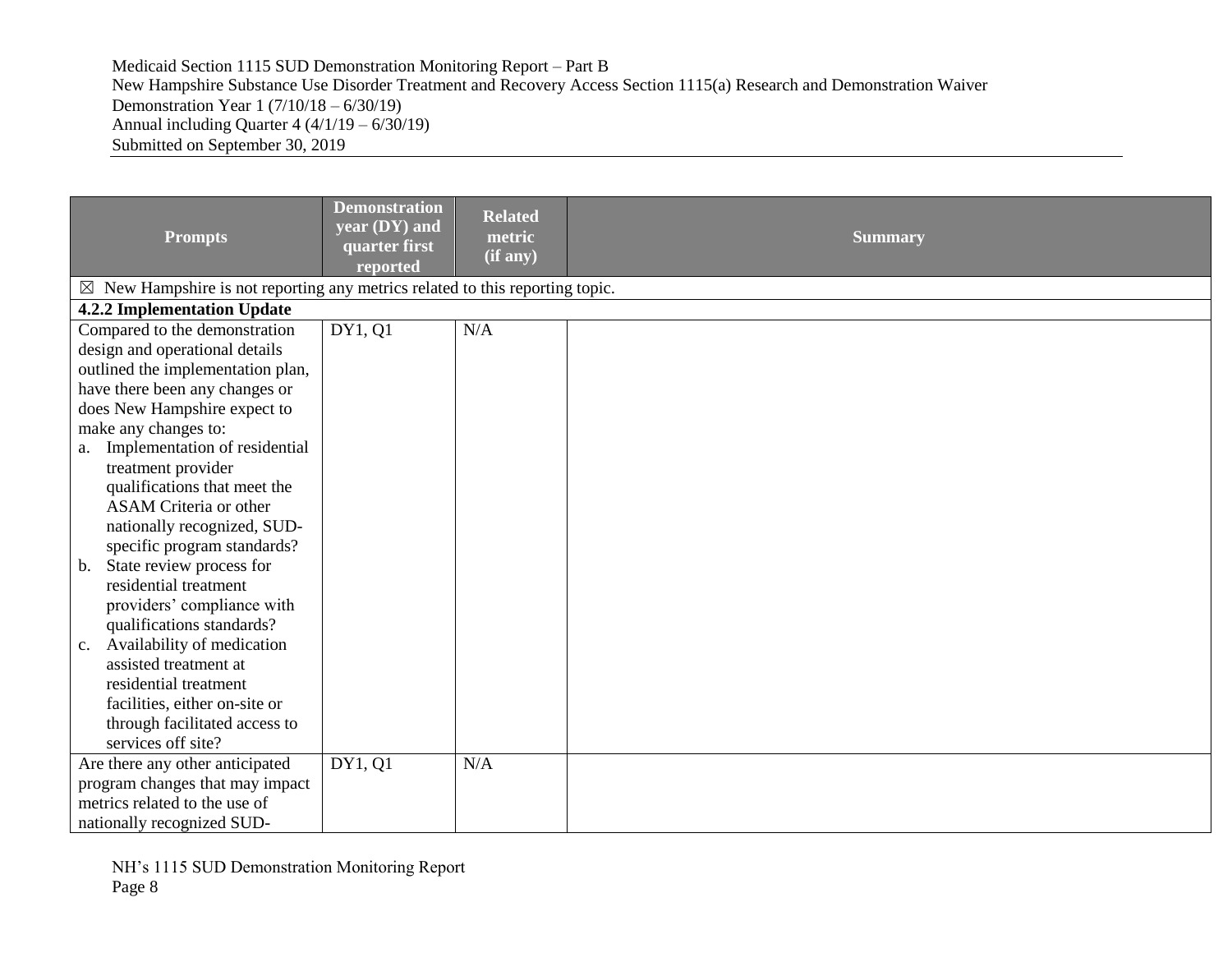| <b>Prompts</b>                                                                         | <b>Demonstration</b><br>year (DY) and<br>quarter first<br>reported | <b>Related</b><br>metric<br>(if any) | <b>Summary</b>                                                                                                                |
|----------------------------------------------------------------------------------------|--------------------------------------------------------------------|--------------------------------------|-------------------------------------------------------------------------------------------------------------------------------|
| specific program standards to set                                                      |                                                                    |                                      |                                                                                                                               |
| provider qualifications for                                                            |                                                                    |                                      |                                                                                                                               |
| residential treatment facilities (if                                                   |                                                                    |                                      |                                                                                                                               |
| New Hampshire is reporting such                                                        |                                                                    |                                      |                                                                                                                               |
| metrics)? If so, please describe                                                       |                                                                    |                                      |                                                                                                                               |
| these changes.                                                                         |                                                                    |                                      |                                                                                                                               |
| [Add rows as needed]                                                                   |                                                                    |                                      |                                                                                                                               |
| $\Box$ New Hampshire has no implementation updates to report for this reporting topic. |                                                                    |                                      |                                                                                                                               |
|                                                                                        |                                                                    |                                      | 5.2 Sufficient Provider Capacity at Critical Levels of Care including for Medication Assisted Treatment for OUD (Milestone 4) |
| 5.2.1 Metric Trends                                                                    |                                                                    |                                      |                                                                                                                               |
| Discuss any relevant trends that                                                       | DY1, Q1                                                            | N/A                                  | As approved by CMS at the 9/21/18 SUD monitoring call, New Hampshire will not                                                 |
| the data shows related to                                                              |                                                                    |                                      | analyze relevant trends until Demonstration Year 2, Quarter 1, to assure that there is                                        |
| assessment of need and                                                                 |                                                                    |                                      | sufficient data to determine seasonality and common cause variation associated with the                                       |
| qualification for SUD services. At                                                     |                                                                    |                                      | data (e.g., flu season impact).                                                                                               |
| a minimum, changes $(+ or -)$                                                          |                                                                    |                                      |                                                                                                                               |
| greater than two percent should                                                        |                                                                    |                                      |                                                                                                                               |
| be described.                                                                          |                                                                    |                                      |                                                                                                                               |
| [Add rows as needed]                                                                   |                                                                    |                                      |                                                                                                                               |
| $\boxtimes$ New Hampshire has no metric trends to report for this reporting topic.     |                                                                    |                                      |                                                                                                                               |
| 5.2.2 Implementation Update                                                            |                                                                    |                                      |                                                                                                                               |
| Compared to the demonstration                                                          | DY1, Q1                                                            | N/A                                  |                                                                                                                               |
| design and operational details                                                         |                                                                    |                                      |                                                                                                                               |
| outlined the implementation plan,                                                      |                                                                    |                                      |                                                                                                                               |
| have there been any changes or                                                         |                                                                    |                                      |                                                                                                                               |
| does New Hampshire expect to                                                           |                                                                    |                                      |                                                                                                                               |
| make any changes to planned                                                            |                                                                    |                                      |                                                                                                                               |
| activities to assess the availability                                                  |                                                                    |                                      |                                                                                                                               |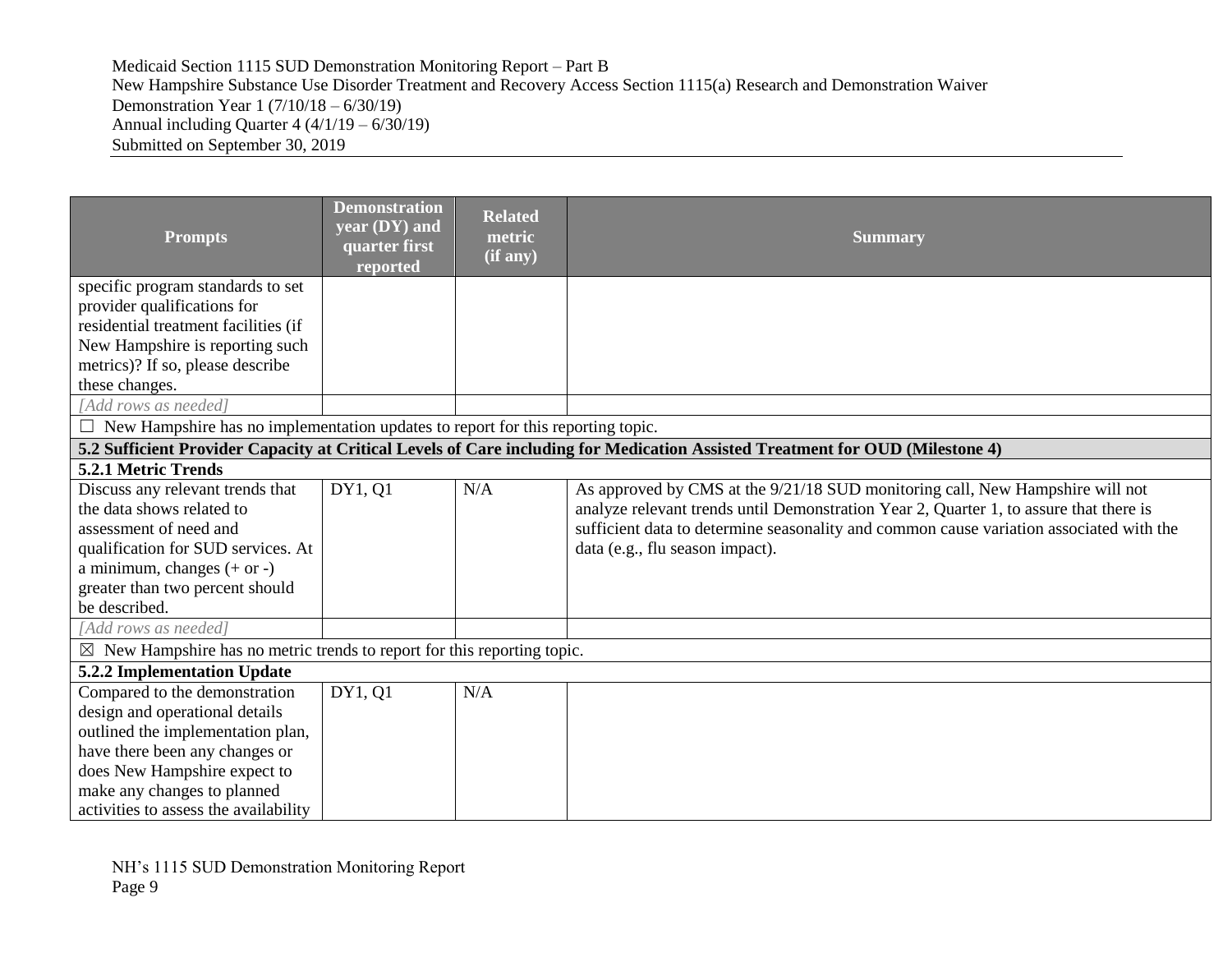| <b>Prompts</b>                                                                                                        | <b>Demonstration</b><br>year (DY) and<br>quarter first<br>reported | <b>Related</b><br>metric<br>(if any) | <b>Summary</b>                                                                          |  |  |
|-----------------------------------------------------------------------------------------------------------------------|--------------------------------------------------------------------|--------------------------------------|-----------------------------------------------------------------------------------------|--|--|
| of providers enrolled in Medicaid                                                                                     |                                                                    |                                      |                                                                                         |  |  |
| and accepting new patients across<br>the continuum of SUD care?                                                       |                                                                    |                                      |                                                                                         |  |  |
|                                                                                                                       |                                                                    |                                      |                                                                                         |  |  |
| Are there any other anticipated                                                                                       | DY1, Q1                                                            | N/A                                  |                                                                                         |  |  |
| program changes that may impact                                                                                       |                                                                    |                                      |                                                                                         |  |  |
| metrics related to provider                                                                                           |                                                                    |                                      |                                                                                         |  |  |
| capacity at critical levels of care,<br>including for medication assisted                                             |                                                                    |                                      |                                                                                         |  |  |
| treatment (MAT) for OUD? If so,                                                                                       |                                                                    |                                      |                                                                                         |  |  |
| please describe these changes.                                                                                        |                                                                    |                                      |                                                                                         |  |  |
| [Add rows as needed]                                                                                                  |                                                                    |                                      |                                                                                         |  |  |
| $\Box$ New Hampshire has no implementation updates to report for this reporting topic.                                |                                                                    |                                      |                                                                                         |  |  |
| 6.2 Implementation of Comprehensive Treatment and Prevention Strategies to Address Opioid Abuse and OUD (Milestone 5) |                                                                    |                                      |                                                                                         |  |  |
| <b>6.2.1 Metric Trends</b>                                                                                            |                                                                    |                                      |                                                                                         |  |  |
| Discuss any relevant trends that                                                                                      | DY1, 01                                                            | N/A                                  | As approved by CMS at the 9/21/18 SUD monitoring call, New Hampshire will not           |  |  |
| the data shows related to                                                                                             |                                                                    |                                      | analyze relevant trends until Demonstration Year 2, Quarter 1, to assure that there is  |  |  |
| assessment of need and                                                                                                |                                                                    |                                      | sufficient data to determine seasonality and common cause variation associated with the |  |  |
| qualification for SUD services. At                                                                                    |                                                                    |                                      | data (e.g., flu season impact).                                                         |  |  |
| a minimum, changes $(+ or -)$                                                                                         |                                                                    |                                      |                                                                                         |  |  |
| greater than two percent should                                                                                       |                                                                    |                                      |                                                                                         |  |  |
| be described.                                                                                                         |                                                                    |                                      |                                                                                         |  |  |
| [Add rows as needed]                                                                                                  |                                                                    |                                      |                                                                                         |  |  |
| $\boxtimes$ New Hampshire has no metric trends to report for this reporting topic.                                    |                                                                    |                                      |                                                                                         |  |  |
| <b>6.2.2 Implementation Update</b>                                                                                    |                                                                    |                                      |                                                                                         |  |  |
| Compared to the demonstration                                                                                         | DY1, Q1                                                            | N/A                                  |                                                                                         |  |  |
| design and operational details                                                                                        |                                                                    |                                      |                                                                                         |  |  |
| outlined the implementation plan,                                                                                     |                                                                    |                                      |                                                                                         |  |  |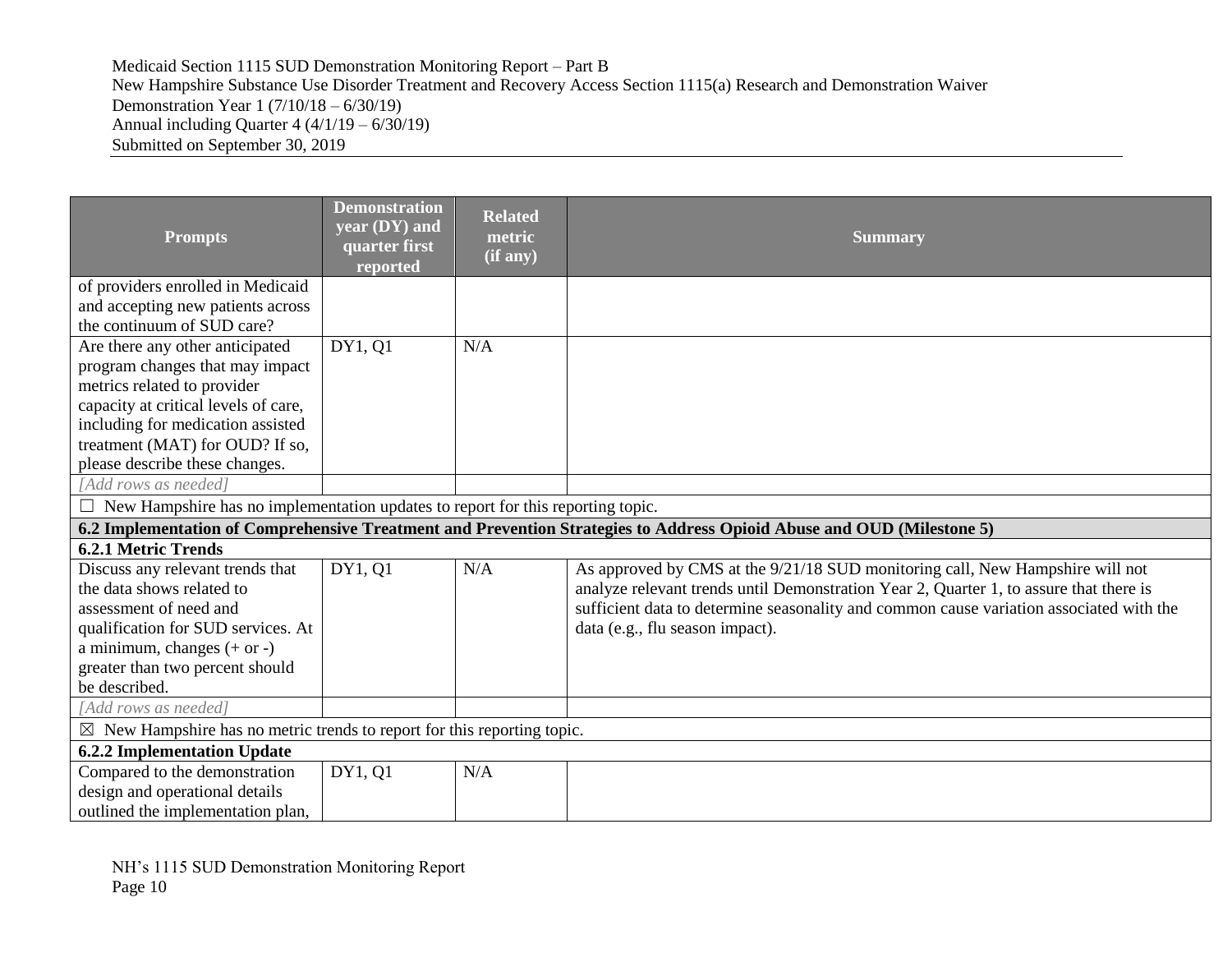| <b>Prompts</b>                                                                              | <b>Demonstration</b><br>year (DY) and<br>quarter first<br>reported | <b>Related</b><br>metric<br>(if any) | <b>Summary</b>                                                                          |
|---------------------------------------------------------------------------------------------|--------------------------------------------------------------------|--------------------------------------|-----------------------------------------------------------------------------------------|
| have there been any changes or<br>does New Hampshire expect to                              |                                                                    |                                      |                                                                                         |
| make any changes to:                                                                        |                                                                    |                                      |                                                                                         |
| a. Implementation of opioid                                                                 |                                                                    |                                      |                                                                                         |
| prescribing guidelines and                                                                  |                                                                    |                                      |                                                                                         |
| other interventions related to                                                              |                                                                    |                                      |                                                                                         |
| the prevention of OUD?                                                                      |                                                                    |                                      |                                                                                         |
| b. Expansion of coverage for                                                                |                                                                    |                                      |                                                                                         |
| and access to naloxone?                                                                     |                                                                    |                                      |                                                                                         |
| Are there any other anticipated                                                             | DY1, Q1                                                            | N/A                                  |                                                                                         |
| program changes that may impact                                                             |                                                                    |                                      |                                                                                         |
| metrics related to the                                                                      |                                                                    |                                      |                                                                                         |
| implementation of comprehensive                                                             |                                                                    |                                      |                                                                                         |
| treatment and prevention<br>strategies to address opioid abuse                              |                                                                    |                                      |                                                                                         |
| and OUD? If so, please describe                                                             |                                                                    |                                      |                                                                                         |
| these changes.                                                                              |                                                                    |                                      |                                                                                         |
| [Add rows as needed]                                                                        |                                                                    |                                      |                                                                                         |
| $\boxtimes$ New Hampshire has no implementation updates to report for this reporting topic. |                                                                    |                                      |                                                                                         |
| 7.2 Improved Care Coordination and Transitions between Levels of Care (Milestone 6)         |                                                                    |                                      |                                                                                         |
| 7.2.1 Metric Trends                                                                         |                                                                    |                                      |                                                                                         |
| Discuss any relevant trends that                                                            | DY1, Q1                                                            | N/A                                  | As approved by CMS at the 9/21/18 SUD monitoring call, New Hampshire will not           |
| the data shows related to                                                                   |                                                                    |                                      | analyze relevant trends until Demonstration Year 2, Quarter 1, to assure that there is  |
| assessment of need and                                                                      |                                                                    |                                      | sufficient data to determine seasonality and common cause variation associated with the |
| qualification for SUD services. At                                                          |                                                                    |                                      | data (e.g., flu season impact).                                                         |
| a minimum, changes $(+ or -)$                                                               |                                                                    |                                      |                                                                                         |
| greater than two percent should                                                             |                                                                    |                                      |                                                                                         |
| be described.                                                                               |                                                                    |                                      |                                                                                         |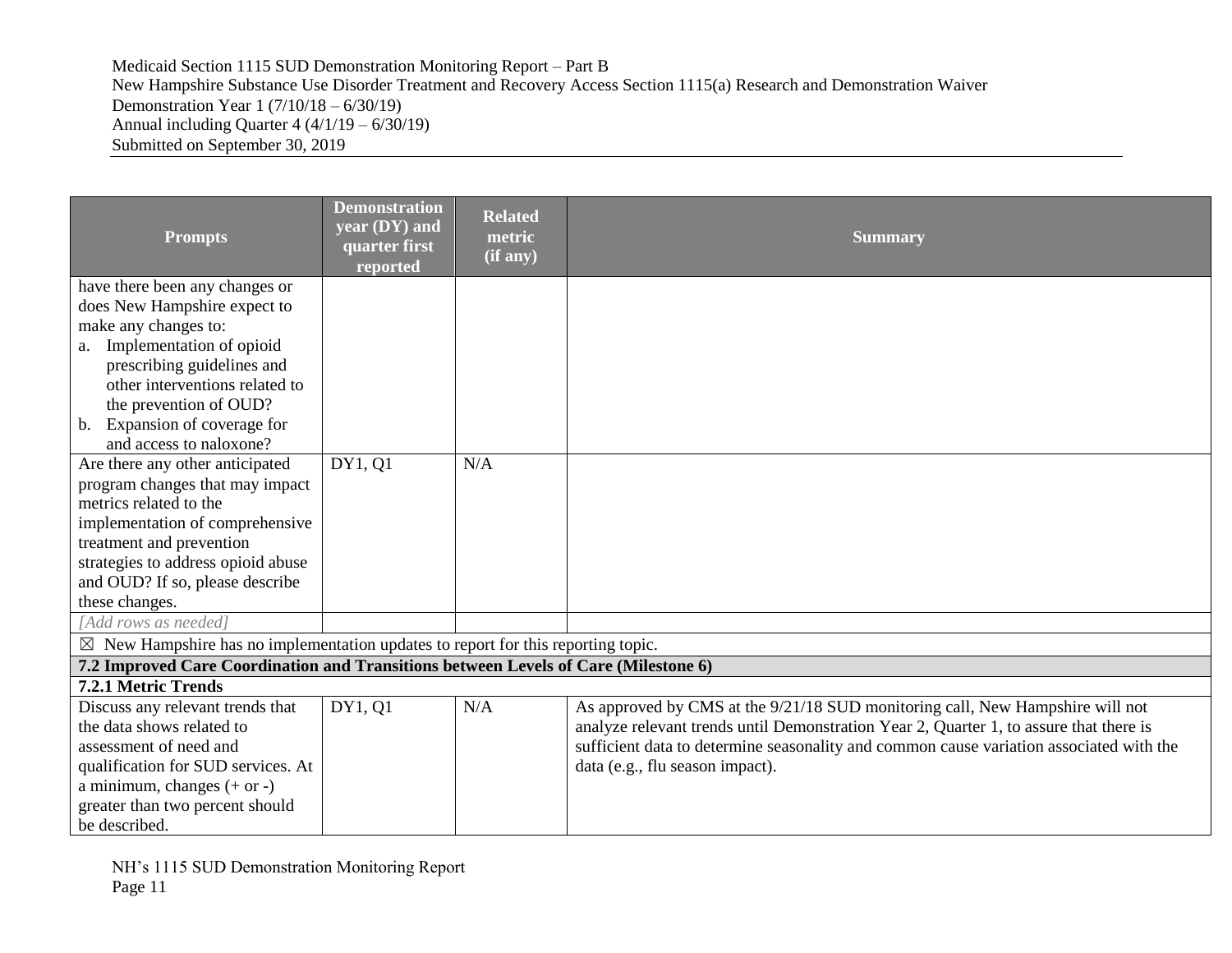| <b>Prompts</b>                                                                              | <b>Demonstration</b><br>year (DY) and<br>quarter first<br>reported | <b>Related</b><br>metric<br>(if any) | <b>Summary</b>                                                                         |  |
|---------------------------------------------------------------------------------------------|--------------------------------------------------------------------|--------------------------------------|----------------------------------------------------------------------------------------|--|
| [Add rows as needed]                                                                        |                                                                    |                                      |                                                                                        |  |
| $\boxtimes$ New Hampshire has no metric trends to report for this reporting topic.          |                                                                    |                                      |                                                                                        |  |
| 7.2.2 Implementation Update                                                                 |                                                                    |                                      |                                                                                        |  |
| Compared to the demonstration                                                               | DY1, Q1                                                            | N/A                                  |                                                                                        |  |
| design and operational details                                                              |                                                                    |                                      |                                                                                        |  |
| outlined the implementation plan,                                                           |                                                                    |                                      |                                                                                        |  |
| have there been any changes or                                                              |                                                                    |                                      |                                                                                        |  |
| does New Hampshire expect to                                                                |                                                                    |                                      |                                                                                        |  |
| make any changes to                                                                         |                                                                    |                                      |                                                                                        |  |
| implementation of policies                                                                  |                                                                    |                                      |                                                                                        |  |
| supporting beneficiaries'                                                                   |                                                                    |                                      |                                                                                        |  |
| transition from residential and                                                             |                                                                    |                                      |                                                                                        |  |
| inpatient facilities to community-                                                          |                                                                    |                                      |                                                                                        |  |
| based services and supports?                                                                |                                                                    |                                      |                                                                                        |  |
| Are there any other anticipated                                                             | DY1, 01                                                            | N/A                                  |                                                                                        |  |
| program changes that may impact                                                             |                                                                    |                                      |                                                                                        |  |
| metrics related to care                                                                     |                                                                    |                                      |                                                                                        |  |
| coordination and transitions                                                                |                                                                    |                                      |                                                                                        |  |
| between levels of care? If so,                                                              |                                                                    |                                      |                                                                                        |  |
| please describe these changes.                                                              |                                                                    |                                      |                                                                                        |  |
| [Add rows as needed]                                                                        |                                                                    |                                      |                                                                                        |  |
| $\boxtimes$ New Hampshire has no implementation updates to report for this reporting topic. |                                                                    |                                      |                                                                                        |  |
| 8.2 SUD Health Information Technology (Health IT)                                           |                                                                    |                                      |                                                                                        |  |
| 8.2.1 Metric Trends                                                                         |                                                                    |                                      |                                                                                        |  |
| Discuss any relevant trends that                                                            | DY1, 01                                                            | N/A                                  | As approved by CMS at the 9/21/18 SUD monitoring call, New Hampshire will not          |  |
| the data shows related to                                                                   |                                                                    |                                      | analyze relevant trends until Demonstration Year 2, Quarter 1, to assure that there is |  |
| assessment of need and                                                                      |                                                                    |                                      |                                                                                        |  |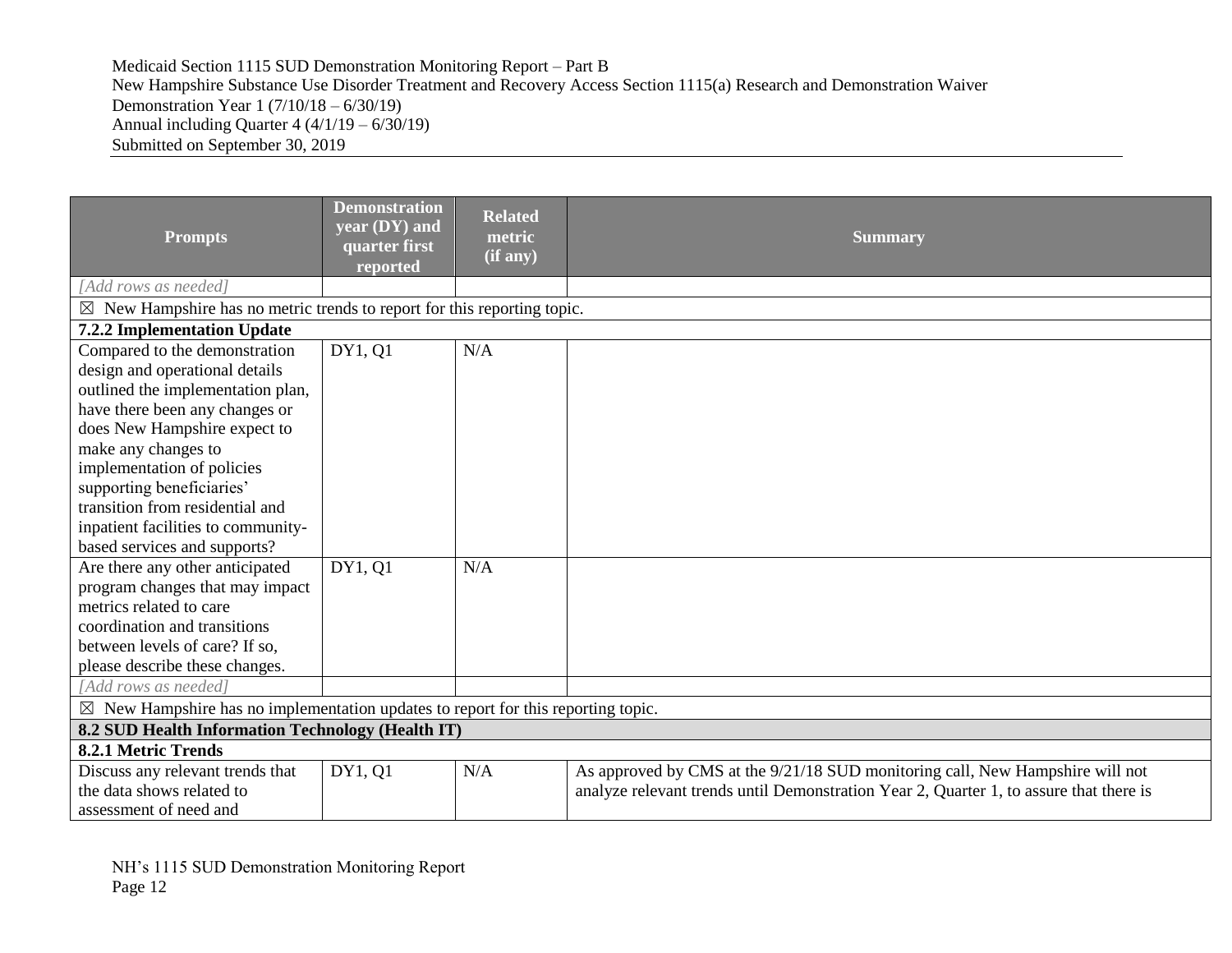| <b>Prompts</b><br>qualification for SUD services.<br>Changes $(+ or -)$ greater than two                          | <b>Demonstration</b><br>year (DY) and<br>quarter first<br>reported | <b>Related</b><br>metric<br>(if any) | <b>Summary</b><br>sufficient data to determine seasonality and common cause variation associated with the<br>data (e.g., flu season impact). |
|-------------------------------------------------------------------------------------------------------------------|--------------------------------------------------------------------|--------------------------------------|----------------------------------------------------------------------------------------------------------------------------------------------|
| percent should be described.                                                                                      |                                                                    |                                      |                                                                                                                                              |
| [Add rows as needed]                                                                                              |                                                                    |                                      |                                                                                                                                              |
| $\boxtimes$ New Hampshire has no metric trends to report for this reporting topic.<br>8.2.2 Implementation Update |                                                                    |                                      |                                                                                                                                              |
| Compared to the demonstration                                                                                     | DY1, Q1                                                            | N/A                                  |                                                                                                                                              |
| design and operational details                                                                                    |                                                                    |                                      |                                                                                                                                              |
| outlined in STCs and                                                                                              |                                                                    |                                      |                                                                                                                                              |
| implementation plan, have there                                                                                   |                                                                    |                                      |                                                                                                                                              |
| been any changes or does New                                                                                      |                                                                    |                                      |                                                                                                                                              |
| Hampshire expect to make any                                                                                      |                                                                    |                                      |                                                                                                                                              |
| changes to demonstrate:                                                                                           |                                                                    |                                      |                                                                                                                                              |
| a. How health IT is being used                                                                                    |                                                                    |                                      |                                                                                                                                              |
| to slow down the rate of                                                                                          |                                                                    |                                      |                                                                                                                                              |
| growth of individuals                                                                                             |                                                                    |                                      |                                                                                                                                              |
| identified with SUD?                                                                                              |                                                                    |                                      |                                                                                                                                              |
| b. How health IT is being used                                                                                    |                                                                    |                                      |                                                                                                                                              |
| to effectively treat individuals                                                                                  |                                                                    |                                      |                                                                                                                                              |
| identified with SUD?                                                                                              |                                                                    |                                      |                                                                                                                                              |
| How health IT is being used<br>c.                                                                                 |                                                                    |                                      |                                                                                                                                              |
| to effectively monitor                                                                                            |                                                                    |                                      |                                                                                                                                              |
| "recovery" supports and                                                                                           |                                                                    |                                      |                                                                                                                                              |
| services for individuals                                                                                          |                                                                    |                                      |                                                                                                                                              |
| identified with SUD?                                                                                              |                                                                    |                                      |                                                                                                                                              |
| d. Other aspects of New                                                                                           |                                                                    |                                      |                                                                                                                                              |
| Hampshire's plan to develop<br>the health IT                                                                      |                                                                    |                                      |                                                                                                                                              |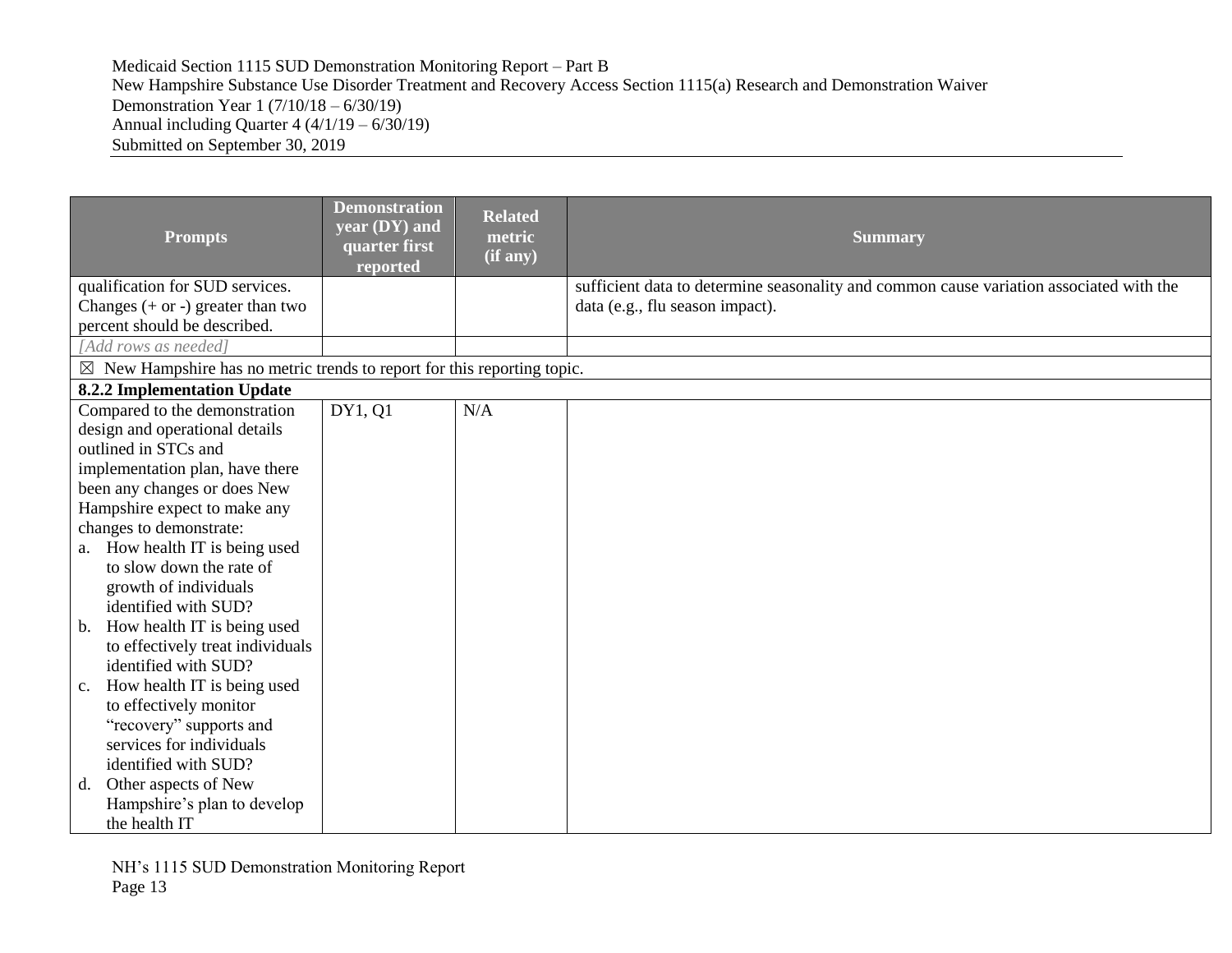| <b>Prompts</b>                                                                              | <b>Demonstration</b><br>year (DY) and<br>quarter first<br>reported | <b>Related</b><br>metric<br>(if any) | <b>Summary</b>                                                                         |  |
|---------------------------------------------------------------------------------------------|--------------------------------------------------------------------|--------------------------------------|----------------------------------------------------------------------------------------|--|
| infrastructure/capabilities at                                                              |                                                                    |                                      |                                                                                        |  |
| New Hampshire, delivery                                                                     |                                                                    |                                      |                                                                                        |  |
| system, health plan/MCO,                                                                    |                                                                    |                                      |                                                                                        |  |
| and individual provider                                                                     |                                                                    |                                      |                                                                                        |  |
| levels?                                                                                     |                                                                    |                                      |                                                                                        |  |
| Other aspects of New<br>e.                                                                  |                                                                    |                                      |                                                                                        |  |
| Hampshire's health IT                                                                       |                                                                    |                                      |                                                                                        |  |
| implementation milestones?                                                                  |                                                                    |                                      |                                                                                        |  |
| The timeline for achieving<br>f.                                                            |                                                                    |                                      |                                                                                        |  |
| health IT implementation                                                                    |                                                                    |                                      |                                                                                        |  |
| milestones?                                                                                 |                                                                    |                                      |                                                                                        |  |
| Planned activities to increase<br>g.                                                        |                                                                    |                                      |                                                                                        |  |
| use and functionality of New                                                                |                                                                    |                                      |                                                                                        |  |
| Hampshire's prescription                                                                    |                                                                    |                                      |                                                                                        |  |
| drug monitoring program?                                                                    |                                                                    |                                      |                                                                                        |  |
| Are there any other anticipated                                                             |                                                                    |                                      |                                                                                        |  |
| program changes that may impact                                                             |                                                                    |                                      |                                                                                        |  |
| metrics related to SUD Health IT                                                            |                                                                    |                                      |                                                                                        |  |
| (if New Hampshire is reporting                                                              |                                                                    |                                      |                                                                                        |  |
| such metrics)? If so, please                                                                |                                                                    |                                      |                                                                                        |  |
| describe these changes.                                                                     |                                                                    |                                      |                                                                                        |  |
| [Add rows as needed]                                                                        |                                                                    |                                      |                                                                                        |  |
| $\boxtimes$ New Hampshire has no implementation updates to report for this reporting topic. |                                                                    |                                      |                                                                                        |  |
| 9.2 Other SUD-Related Metrics                                                               |                                                                    |                                      |                                                                                        |  |
| 9.2.1 Metric Trends                                                                         |                                                                    |                                      |                                                                                        |  |
| Discuss any relevant trends that                                                            | DY1, Q1                                                            | N/A                                  | As approved by CMS at the 9/21/18 SUD monitoring call, New Hampshire will not          |  |
| the data shows related to                                                                   |                                                                    |                                      | analyze relevant trends until Demonstration Year 2, Quarter 1, to assure that there is |  |
| assessment of need and                                                                      |                                                                    |                                      |                                                                                        |  |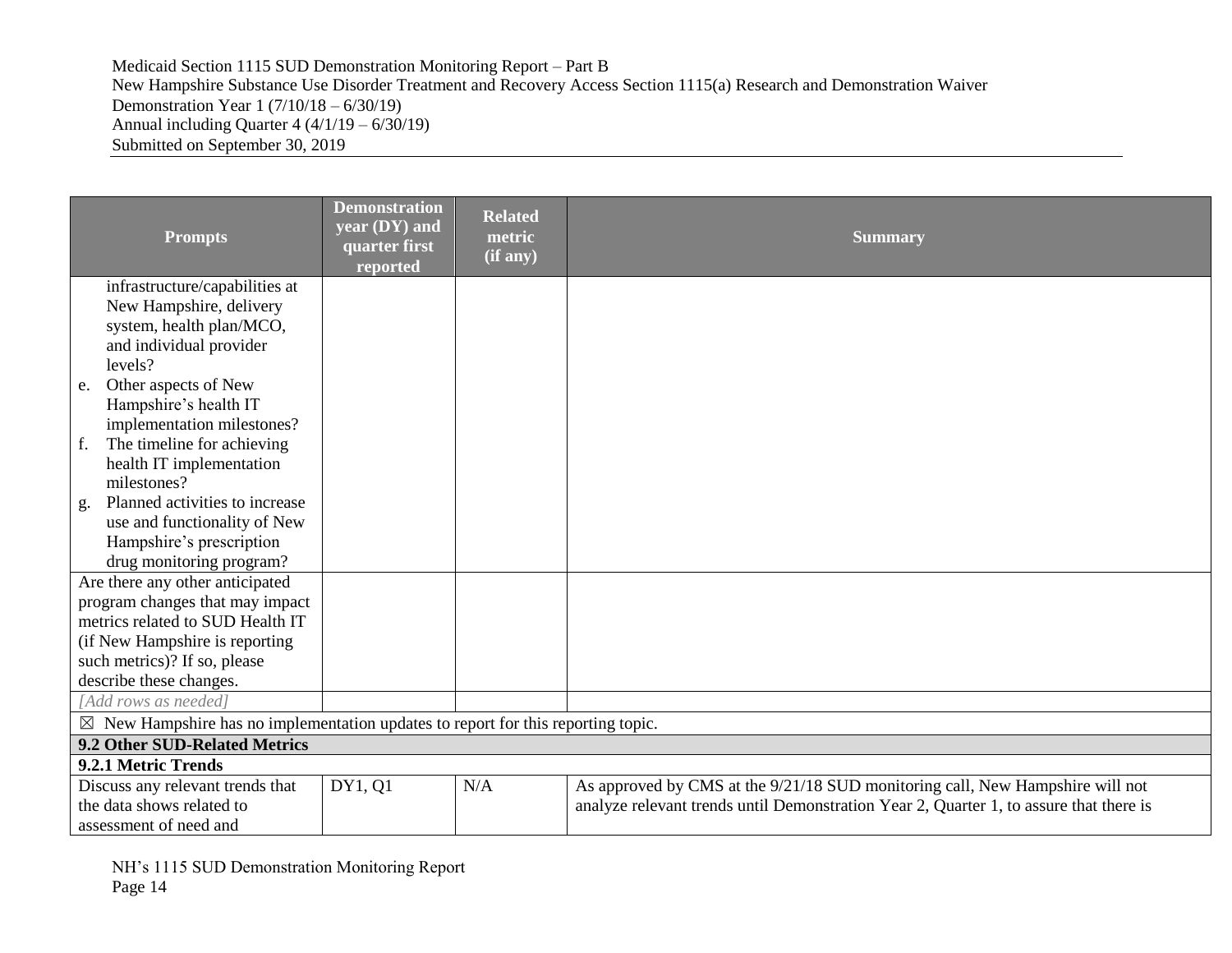| <b>Prompts</b>                                                                         | <b>Demonstration</b><br>year (DY) and<br>quarter first<br>reported | <b>Related</b><br>metric<br>$(i\mathbf{f}$ any) | <b>Summary</b>                                                                          |  |
|----------------------------------------------------------------------------------------|--------------------------------------------------------------------|-------------------------------------------------|-----------------------------------------------------------------------------------------|--|
| qualification for SUD services. At                                                     |                                                                    |                                                 | sufficient data to determine seasonality and common cause variation associated with the |  |
| a minimum, changes $(+ or -)$                                                          |                                                                    |                                                 | data (e.g., flu season impact).                                                         |  |
| greater than two percent should                                                        |                                                                    |                                                 |                                                                                         |  |
| be described.                                                                          |                                                                    |                                                 |                                                                                         |  |
| [Add rows as needed]                                                                   |                                                                    |                                                 |                                                                                         |  |
| $\boxtimes$ New Hampshire has no metric trends to report for this reporting topic.     |                                                                    |                                                 |                                                                                         |  |
| 9.2.2 Implementation Update                                                            |                                                                    |                                                 |                                                                                         |  |
| Are there any anticipated program                                                      | DY1, Q1                                                            | N/A                                             |                                                                                         |  |
| changes that may impact the other                                                      |                                                                    |                                                 |                                                                                         |  |
| SUD-related metrics? If so, please                                                     |                                                                    |                                                 |                                                                                         |  |
| describe these changes.                                                                |                                                                    |                                                 |                                                                                         |  |
| [Add rows as needed]                                                                   |                                                                    |                                                 |                                                                                         |  |
| $\Box$ New Hampshire has no implementation updates to report for this reporting topic. |                                                                    |                                                 |                                                                                         |  |
| <b>10.2 Budget Neutrality</b>                                                          |                                                                    |                                                 |                                                                                         |  |
| 10.2.1 Current status and analysis                                                     |                                                                    |                                                 |                                                                                         |  |
| Discuss the current status of                                                          | DY1, Q1                                                            | N/A                                             |                                                                                         |  |
| budget neutrality and provide an                                                       |                                                                    |                                                 |                                                                                         |  |
| analysis of the budget neutrality                                                      |                                                                    |                                                 |                                                                                         |  |
| to date. If the SUD component is                                                       |                                                                    |                                                 |                                                                                         |  |
| part of a comprehensive                                                                |                                                                    |                                                 |                                                                                         |  |
| demonstration, New Hampshire                                                           |                                                                    |                                                 |                                                                                         |  |
| should provide an analysis of the                                                      |                                                                    |                                                 |                                                                                         |  |
| SUD-related budget neutrality                                                          |                                                                    |                                                 |                                                                                         |  |
| and an analysis of budget                                                              |                                                                    |                                                 |                                                                                         |  |
| neutrality as a whole.                                                                 |                                                                    |                                                 |                                                                                         |  |
| Add rows as needed]                                                                    |                                                                    |                                                 |                                                                                         |  |
| $\boxtimes$ New Hampshire has no metric trends to report for this reporting topic.     |                                                                    |                                                 |                                                                                         |  |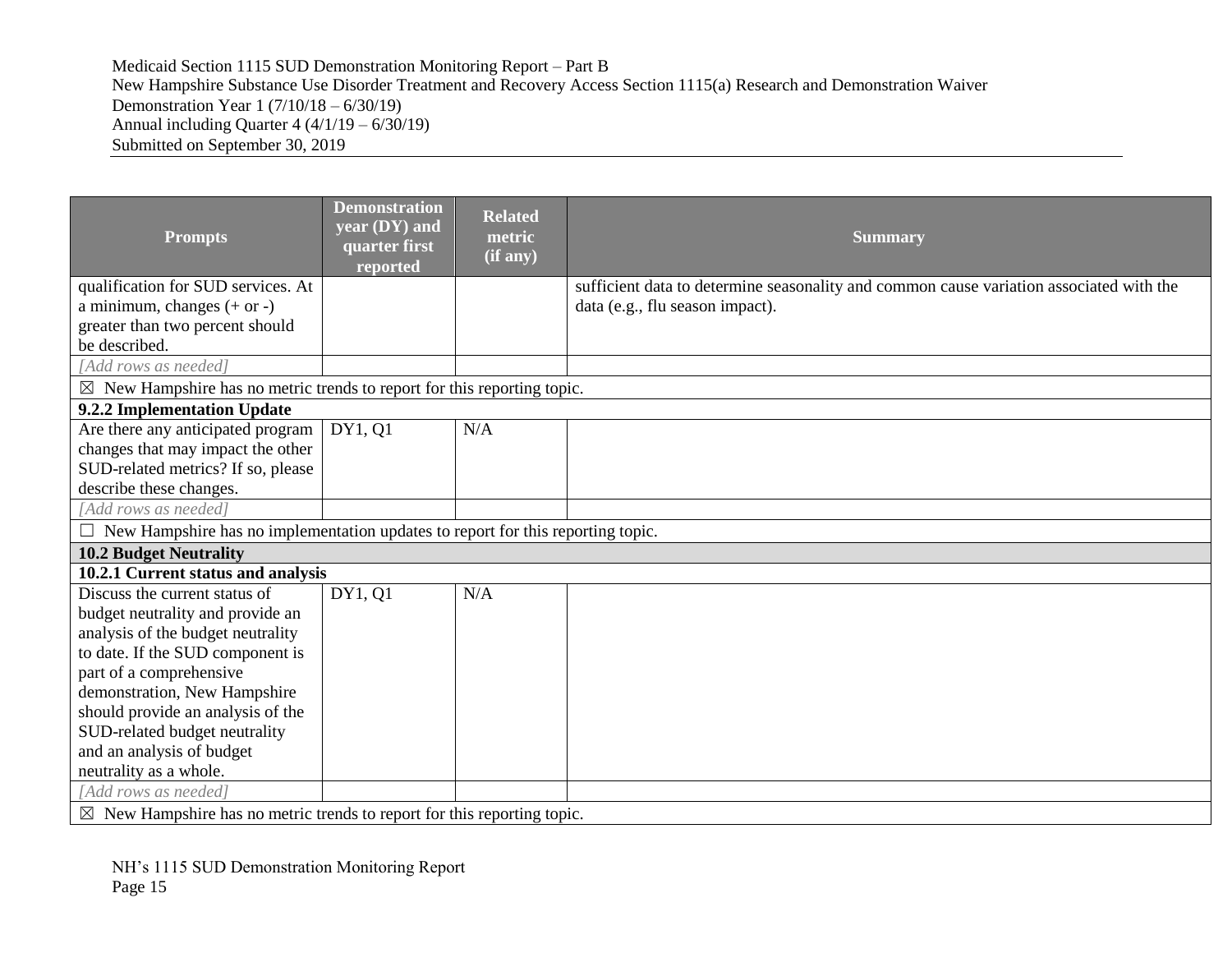| <b>Prompts</b>                                                                         | <b>Demonstration</b><br>$\sqrt{year(DY)}$ and<br>quarter first<br>reported | <b>Related</b><br>metric<br>(if any) | <b>Summary</b> |
|----------------------------------------------------------------------------------------|----------------------------------------------------------------------------|--------------------------------------|----------------|
| 10.2.2 Implementation Update                                                           |                                                                            |                                      |                |
| Are there any anticipated program                                                      | DY1, Q1                                                                    | N/A                                  |                |
| changes that may impact budget                                                         |                                                                            |                                      |                |
| neutrality? If so, please describe                                                     |                                                                            |                                      |                |
| these changes.                                                                         |                                                                            |                                      |                |
| [Add rows as needed]                                                                   |                                                                            |                                      |                |
| $\Box$ New Hampshire has no implementation updates to report for this reporting topic. |                                                                            |                                      |                |
| 11.1 SUD-Related Demonstration Operations and Policy                                   |                                                                            |                                      |                |
| <b>11.1.1 Considerations</b>                                                           |                                                                            |                                      |                |
| Highlight significant SUD (or if                                                       | DY1, 01                                                                    | N/A                                  |                |
| broader demonstration, then                                                            |                                                                            |                                      |                |
| SUD-related) demonstration                                                             |                                                                            |                                      |                |
| operations or policy                                                                   |                                                                            |                                      |                |
| considerations that could                                                              |                                                                            |                                      |                |
| positively or negatively impact                                                        |                                                                            |                                      |                |
| beneficiary enrollment, access to                                                      |                                                                            |                                      |                |
| services, timely provision of                                                          |                                                                            |                                      |                |
| services, budget neutrality, or any                                                    |                                                                            |                                      |                |
| other provision that has potential                                                     |                                                                            |                                      |                |
| for beneficiary impacts. Also note                                                     |                                                                            |                                      |                |
| any activity that may accelerate or                                                    |                                                                            |                                      |                |
| create delays or impediments in                                                        |                                                                            |                                      |                |
| achieving the SUD                                                                      |                                                                            |                                      |                |
| demonstration's approved goals                                                         |                                                                            |                                      |                |
| or objectives, if not already                                                          |                                                                            |                                      |                |
| reported elsewhere in this                                                             |                                                                            |                                      |                |
| document. See report template                                                          |                                                                            |                                      |                |
| instructions for more detail.                                                          |                                                                            |                                      |                |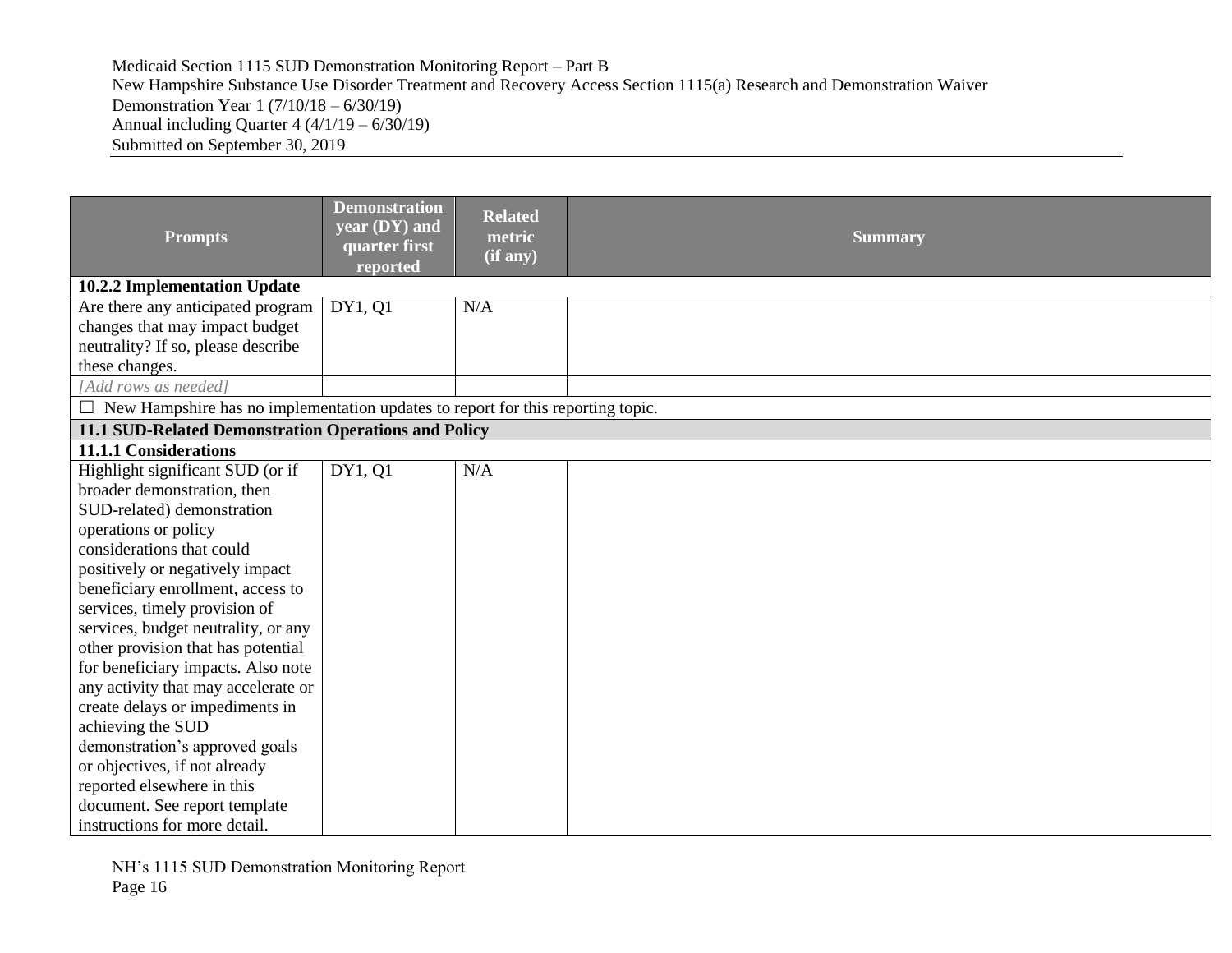| <b>Prompts</b>                                                                              | <b>Demonstration</b><br>year (DY) and<br>quarter first<br>reported | <b>Related</b><br>metric<br>(if any) | <b>Summary</b> |
|---------------------------------------------------------------------------------------------|--------------------------------------------------------------------|--------------------------------------|----------------|
| [Add rows as needed]                                                                        |                                                                    |                                      |                |
| $\boxtimes$ New Hampshire has no related considerations to report for this reporting topic. |                                                                    |                                      |                |
| 11.1.2 Implementation Update                                                                |                                                                    |                                      |                |
| Compared to the demonstration                                                               | DY1, Q1                                                            | N/A                                  |                |
| design and operational details                                                              |                                                                    |                                      |                |
| outlined in STCs and the                                                                    |                                                                    |                                      |                |
| implementation plan, have there                                                             |                                                                    |                                      |                |
| been any changes or does New                                                                |                                                                    |                                      |                |
| Hampshire expect to make any                                                                |                                                                    |                                      |                |
| changes to:                                                                                 |                                                                    |                                      |                |
| a. How the delivery system                                                                  |                                                                    |                                      |                |
| operates under the                                                                          |                                                                    |                                      |                |
| demonstration (e.g. through                                                                 |                                                                    |                                      |                |
| the managed care system or                                                                  |                                                                    |                                      |                |
| fee for service)?                                                                           |                                                                    |                                      |                |
| Delivery models affecting<br>b.                                                             |                                                                    |                                      |                |
| demonstration participants                                                                  |                                                                    |                                      |                |
| (e.g. Accountable Care                                                                      |                                                                    |                                      |                |
| Organizations, Patient                                                                      |                                                                    |                                      |                |
| Centered Medical Homes)?                                                                    |                                                                    |                                      |                |
| Partners involved in service<br>$c_{\cdot}$                                                 |                                                                    |                                      |                |
| delivery?                                                                                   |                                                                    |                                      |                |
| Has New Hampshire experienced                                                               | DY1, Q1                                                            | N/A                                  |                |
| any significant challenges in                                                               |                                                                    |                                      |                |
| partnering with entities contracted                                                         |                                                                    |                                      |                |
| to help implement the                                                                       |                                                                    |                                      |                |
| demonstration (e.g., health plans,                                                          |                                                                    |                                      |                |
| credentialing vendors, private                                                              |                                                                    |                                      |                |

NH's 1115 SUD Demonstration Monitoring Report Page 17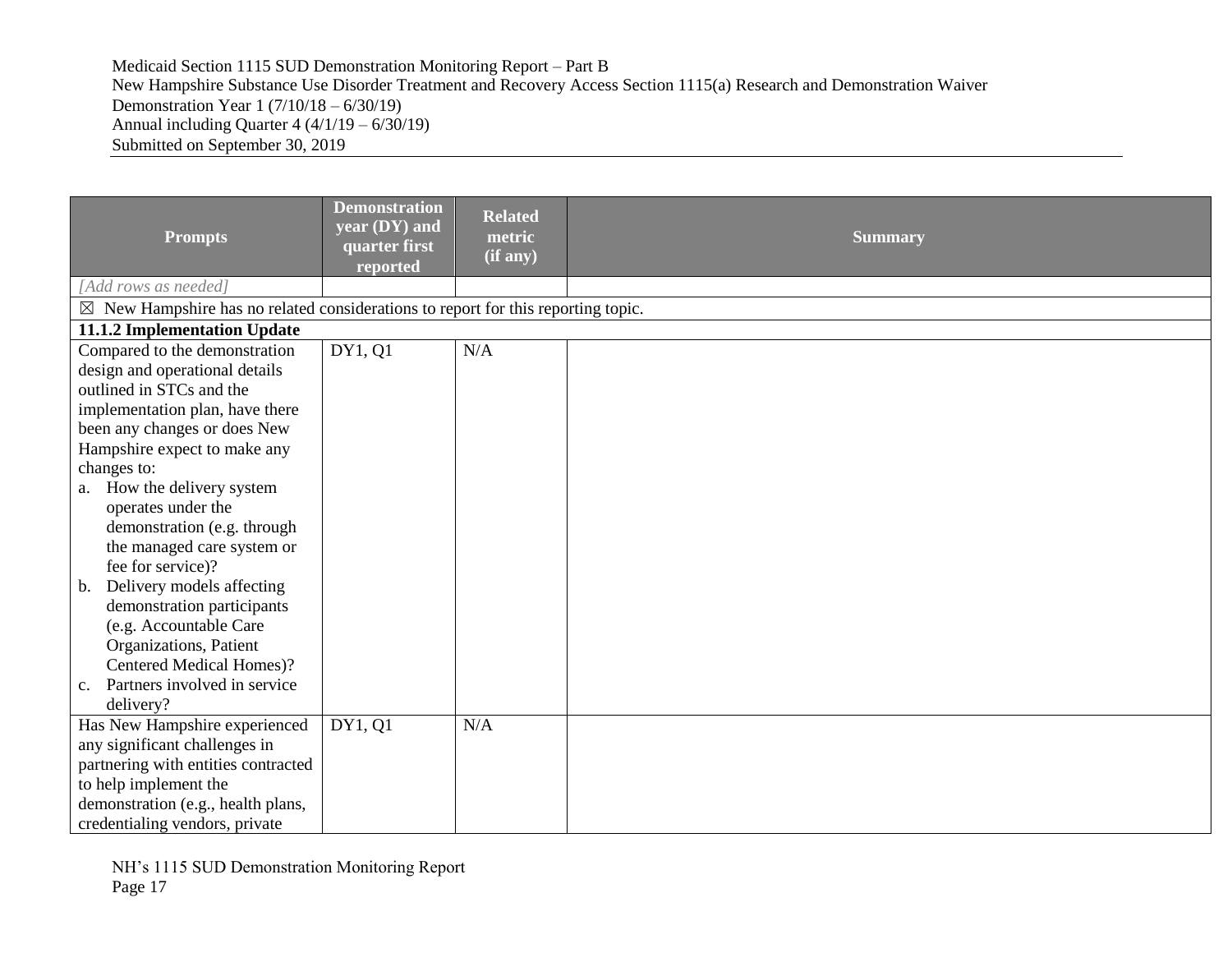| <b>Prompts</b>                                                                              | <b>Demonstration</b><br>year (DY) and<br>quarter first<br>reported | <b>Related</b><br>metric<br>(if any) | <b>Summary</b>                                                                                                                                                         |
|---------------------------------------------------------------------------------------------|--------------------------------------------------------------------|--------------------------------------|------------------------------------------------------------------------------------------------------------------------------------------------------------------------|
| sector providers)? Has New                                                                  |                                                                    |                                      |                                                                                                                                                                        |
| Hampshire noted any                                                                         |                                                                    |                                      |                                                                                                                                                                        |
| performance issues with                                                                     |                                                                    |                                      |                                                                                                                                                                        |
| contracted entities?<br>What other initiatives is New                                       |                                                                    | N/A                                  |                                                                                                                                                                        |
| Hampshire working on related to                                                             | DY1, Q1                                                            |                                      |                                                                                                                                                                        |
| SUD or OUD? How do these                                                                    |                                                                    |                                      |                                                                                                                                                                        |
| initiatives relate to the SUD                                                               |                                                                    |                                      |                                                                                                                                                                        |
| demonstration? How are they                                                                 |                                                                    |                                      |                                                                                                                                                                        |
| similar to or different from the                                                            |                                                                    |                                      |                                                                                                                                                                        |
| SUD demonstration?                                                                          |                                                                    |                                      |                                                                                                                                                                        |
| [Add rows as needed]                                                                        |                                                                    |                                      |                                                                                                                                                                        |
| $\boxtimes$ New Hampshire has no implementation updates to report for this reporting topic. |                                                                    |                                      |                                                                                                                                                                        |
| <b>12.1 SUD Demonstration Evaluation Update</b>                                             |                                                                    |                                      |                                                                                                                                                                        |
| <b>12.1.1 Narrative Information</b>                                                         |                                                                    |                                      |                                                                                                                                                                        |
| Provide updates on SUD                                                                      | DY1, Q1                                                            | N/A                                  | <b>Annual Report:</b>                                                                                                                                                  |
| evaluation work and timeline.                                                               |                                                                    |                                      | On September 20, 2018, New Hampshire entered into a contract with the Pacific                                                                                          |
| The appropriate content will                                                                |                                                                    |                                      | Health Policy Group (PHPG) to perform the Evaluation Design Plan for SUD.                                                                                              |
| depend on when this report is due                                                           |                                                                    |                                      | NH met with PHPG on 11/15/18 to review the first version of the Draft Evaluation                                                                                       |
| to CMS and the timing for the<br>demonstration. See report                                  |                                                                    |                                      | Design.<br>$\blacksquare$                                                                                                                                              |
| template instructions for more                                                              |                                                                    |                                      | On 11/20/18, PHPG provided an updated version of the evaluation design draft with<br>changes and comments from the 11/15 meeting that represent an inventory of action |
| details.                                                                                    |                                                                    |                                      | items and decisions.                                                                                                                                                   |
|                                                                                             |                                                                    |                                      | On December 19, 2018, NH in collaboration with the independent evaluator Westport<br>$\blacksquare$                                                                    |
|                                                                                             |                                                                    |                                      | Healthcare Management, Inc. d/b/a Pacific Health Policy Group, submitted a Draft                                                                                       |
|                                                                                             |                                                                    |                                      | Evaluation Design and loaded this document in the PDMA.                                                                                                                |
|                                                                                             |                                                                    |                                      | On February 21, 2019, New Hampshire received written feedback and comments from                                                                                        |
|                                                                                             |                                                                    |                                      | CMS on the Draft Evaluation Design that was submitted on 12/19/18. CMS concluded                                                                                       |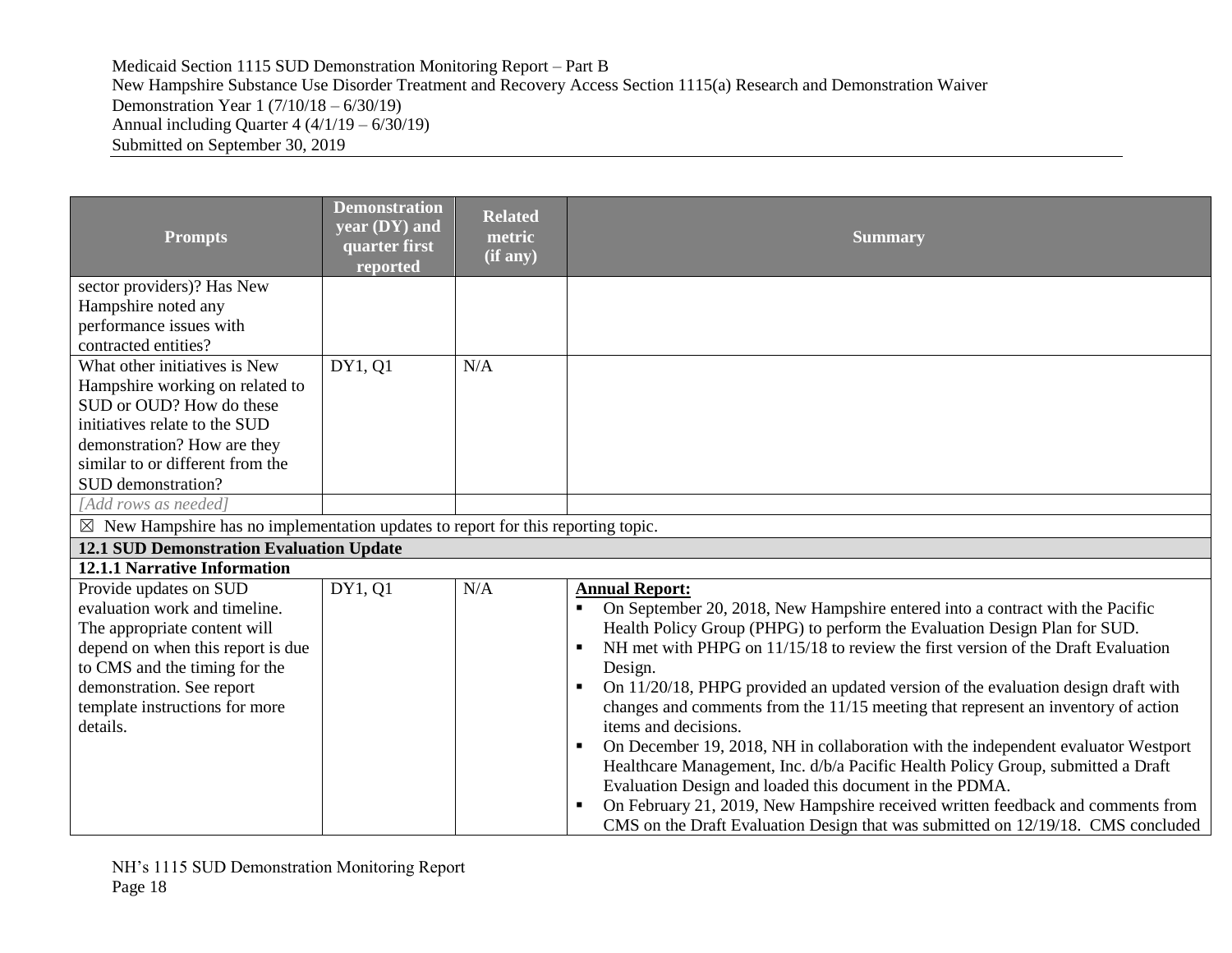| <b>Prompts</b>                                                                                                                                                 | <b>Demonstration</b><br>year (DY) and<br>quarter first<br>reported | <b>Related</b><br>metric<br>$(i\overline{f}$ any) | <b>Summary</b>                                                                                                                                                                                                                                                                                                                                                                                                                                                                                                                                                                                                                                                                                                                                                                                                                                                                                                                                                                                                                                                                                                                                                                                                                                                                                                                                                                                                                                                                                                                                                                                                          |
|----------------------------------------------------------------------------------------------------------------------------------------------------------------|--------------------------------------------------------------------|---------------------------------------------------|-------------------------------------------------------------------------------------------------------------------------------------------------------------------------------------------------------------------------------------------------------------------------------------------------------------------------------------------------------------------------------------------------------------------------------------------------------------------------------------------------------------------------------------------------------------------------------------------------------------------------------------------------------------------------------------------------------------------------------------------------------------------------------------------------------------------------------------------------------------------------------------------------------------------------------------------------------------------------------------------------------------------------------------------------------------------------------------------------------------------------------------------------------------------------------------------------------------------------------------------------------------------------------------------------------------------------------------------------------------------------------------------------------------------------------------------------------------------------------------------------------------------------------------------------------------------------------------------------------------------------|
|                                                                                                                                                                |                                                                    |                                                   | that the evaluation design was generally responsive to the requirements specified in the<br>STCs and the Evaluation TA document. They further identified areas in which New<br>Hampshire should make revisions or provided clarification.<br>During Q3, New Hampshire worked closely with its independent evaluation vendor,<br>$\blacksquare$<br>Pacific Health Policy Group (PHPG), to revise the Draft Evaluation Design per CMS<br>recommendations.<br><b>Quarter 4 Report:</b><br>On May 22, 2019, the draft SUD evaluation design submitted to CMS on 5/13/19 was<br>found to fulfill the requirements set for in the Special Terms and Conditions, Section X<br>and State Medicaid Director Letter SMD #17-003, "Strategies to Address the Opioid<br>Epidemic."<br>The SUD evaluation design was approved for the period starting from 5/22/19 through<br>6/30/23, and incorporated into the demonstration STCs as Attachment C.<br>On June 4, 2019, NH posted the CMS approved SUD Evaluation Design in accordance<br>$\blacksquare$<br>with STCs 26 and 39.<br>This document is publically available on the NH DHHS Substance Use Disorder<br>Treatment and Recovery Access Section 1115(a) Research and Demonstration Waiver<br>web page at CMS Approved Evaluation Design.<br>The Department is now awaiting on planning related to applying for an 1115 Waiver<br>for an IMD exclusion for adults with serious mental illness. Pending this waiver<br>application, DHHS will complete an RFP for the evaluation design and implementation<br>as well as the implementation of the 1115 SUD evaluation plan. |
| Provide status updates on<br>deliverables related to the<br>demonstration evaluation and<br>indicate whether the expected<br>timelines are being met and/or if | DY1, Q1                                                            | N/A                                               |                                                                                                                                                                                                                                                                                                                                                                                                                                                                                                                                                                                                                                                                                                                                                                                                                                                                                                                                                                                                                                                                                                                                                                                                                                                                                                                                                                                                                                                                                                                                                                                                                         |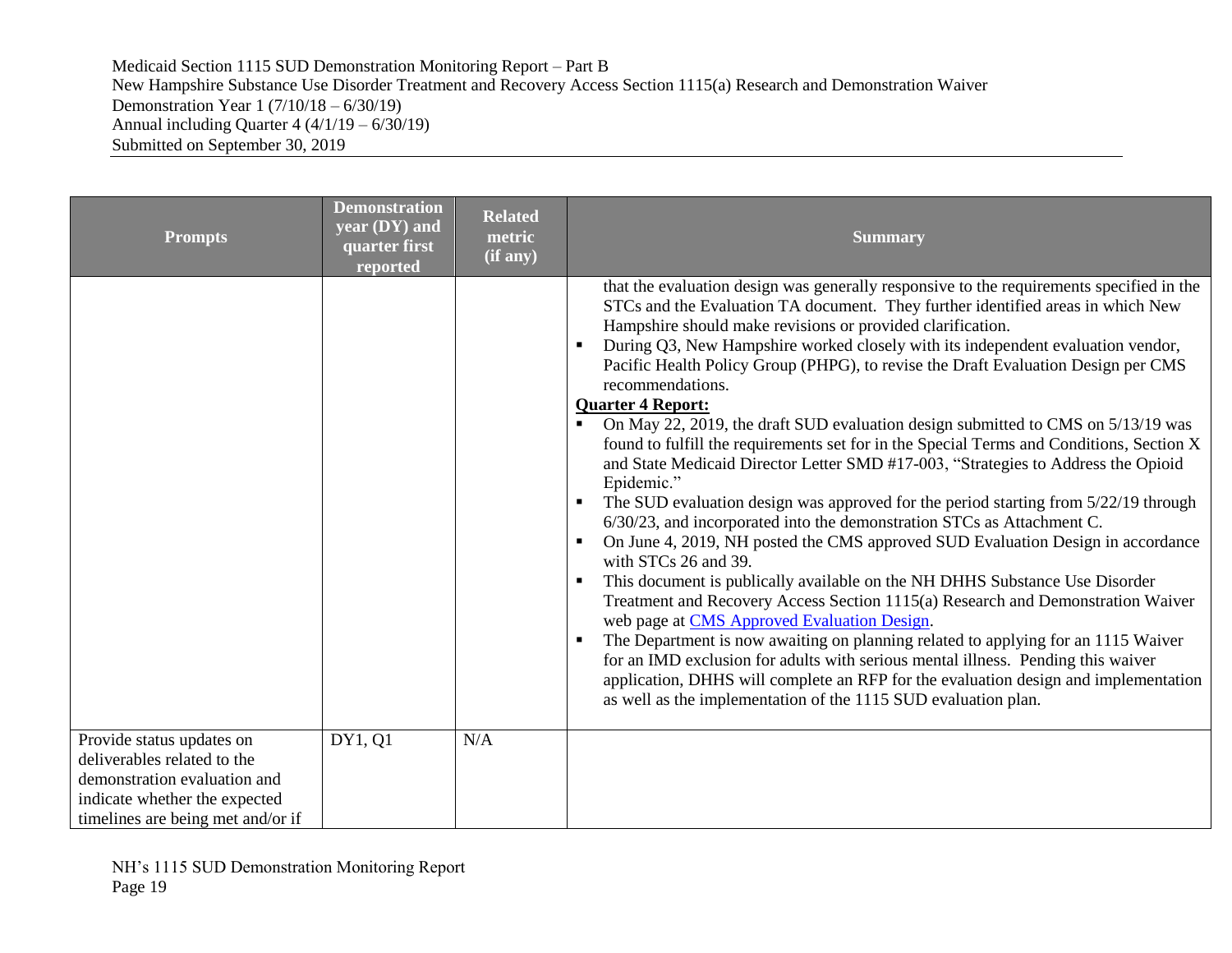| <b>Prompts</b>                                                                                                | <b>Demonstration</b><br>year (DY) and<br>quarter first<br>reported | <b>Related</b><br>metric<br>(if any) |                                                                                                                     | <b>Summary</b>    |                        |
|---------------------------------------------------------------------------------------------------------------|--------------------------------------------------------------------|--------------------------------------|---------------------------------------------------------------------------------------------------------------------|-------------------|------------------------|
| there are any real or anticipated<br>barriers in achieving the goals and<br>timeframes agreed to in the STCs. |                                                                    |                                      |                                                                                                                     |                   |                        |
| List anticipated evaluation-related<br>deliverables related to this<br>demonstration and their due            | DY1, Q1                                                            | N/A                                  | The following are anticipated evaluation-related deliverables related to this demonstration<br>and their due dates: |                   |                        |
| dates.                                                                                                        |                                                                    |                                      | <b>Deliverable</b>                                                                                                  | <b>Due Date</b>   | <b>Submission Date</b> |
|                                                                                                               |                                                                    |                                      | DRAFT SUD Interim Evaluation Report<br>1.                                                                           | 6/20/22           |                        |
|                                                                                                               |                                                                    |                                      | FINAL SUD Interim Evaluation Report<br>2.                                                                           | No later than     |                        |
|                                                                                                               |                                                                    |                                      |                                                                                                                     | 9/30/22           |                        |
|                                                                                                               |                                                                    |                                      | <b>DRAFT SUD Summative Evaluation</b><br>3.                                                                         | 12/30/24          |                        |
|                                                                                                               |                                                                    |                                      | Report                                                                                                              |                   |                        |
|                                                                                                               |                                                                    |                                      | <b>FINAL SUD Summative Evaluation</b><br>4.                                                                         | No later than     |                        |
|                                                                                                               |                                                                    |                                      | Report                                                                                                              | 3/28/25           |                        |
|                                                                                                               |                                                                    |                                      | FINAL & APPROVED SUD Summative<br>5.                                                                                | 30 days after CMS |                        |
|                                                                                                               |                                                                    |                                      | Evaluation Report posted to the DHHS                                                                                | Approval          |                        |
|                                                                                                               |                                                                    |                                      | website                                                                                                             |                   |                        |
|                                                                                                               |                                                                    |                                      |                                                                                                                     |                   |                        |
| $\Box$ New Hampshire has no SUD demonstration evaluation updates to report for this reporting topic.          |                                                                    |                                      |                                                                                                                     |                   |                        |
| <b>13.1 Other Demonstration Reporting</b>                                                                     |                                                                    |                                      |                                                                                                                     |                   |                        |
| <b>13.1.1 General Reporting Requirements</b>                                                                  |                                                                    |                                      |                                                                                                                     |                   |                        |
| Have there been any changes in                                                                                | DY1, 01                                                            | N/A                                  |                                                                                                                     |                   |                        |
| New Hampshire's                                                                                               |                                                                    |                                      |                                                                                                                     |                   |                        |
| implementation of the                                                                                         |                                                                    |                                      |                                                                                                                     |                   |                        |
| demonstration that might                                                                                      |                                                                    |                                      |                                                                                                                     |                   |                        |
| necessitate a change to approved                                                                              |                                                                    |                                      |                                                                                                                     |                   |                        |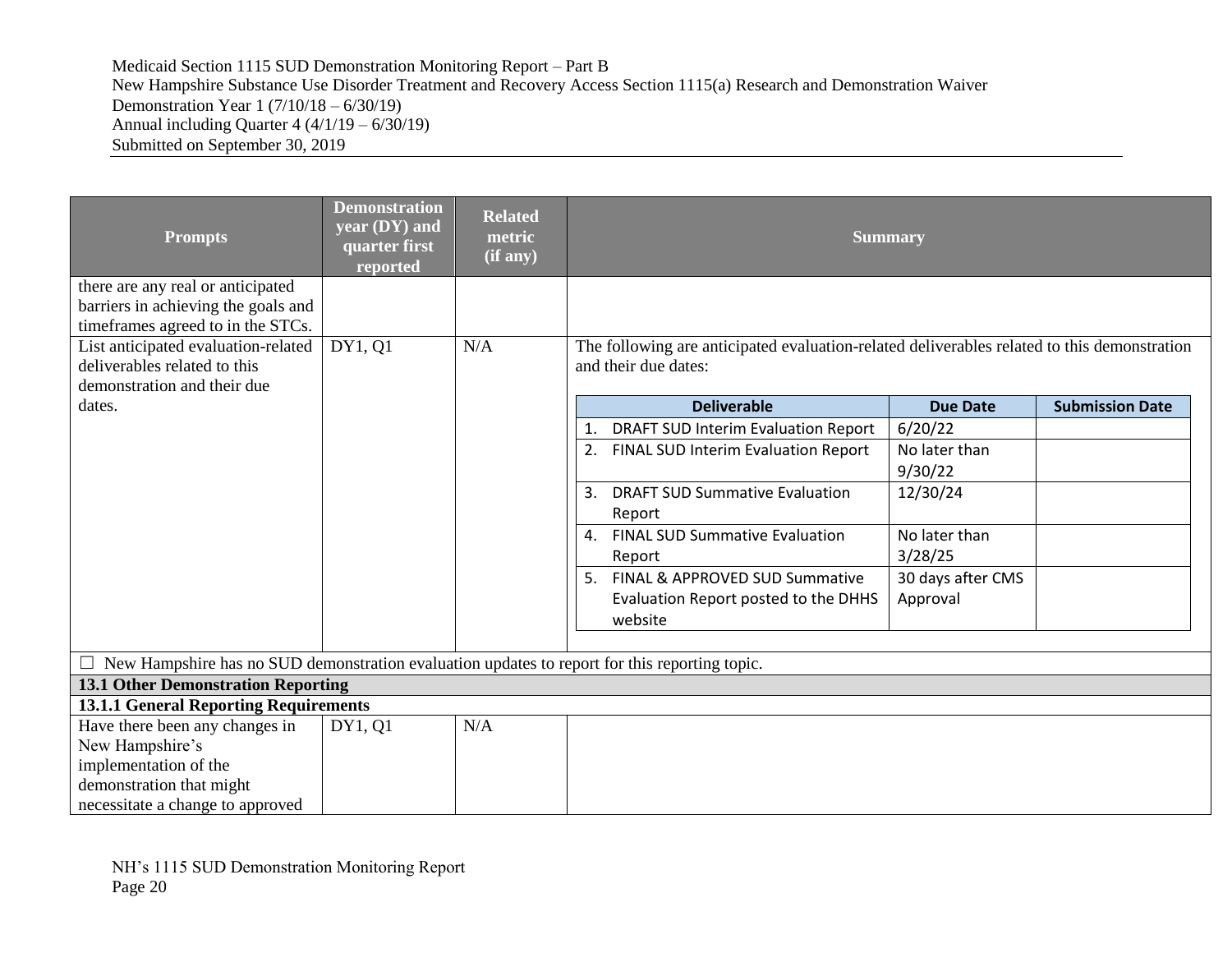| <b>Prompts</b>                                                                                                                                                                                                                                                                                                                                                                     | <b>Demonstration</b><br>year (DY) and<br>quarter first<br>reported | <b>Related</b><br>metric<br>(if any) | <b>Summary</b>                                                                                                                                                                                                                                                                                                                                                                                                                                                                                                                                                                                                                                                                                                                                                                                                                                                                                                                                                                                                                                                                                                                                                                                                                                                                                                                                                                                                                                                                               |
|------------------------------------------------------------------------------------------------------------------------------------------------------------------------------------------------------------------------------------------------------------------------------------------------------------------------------------------------------------------------------------|--------------------------------------------------------------------|--------------------------------------|----------------------------------------------------------------------------------------------------------------------------------------------------------------------------------------------------------------------------------------------------------------------------------------------------------------------------------------------------------------------------------------------------------------------------------------------------------------------------------------------------------------------------------------------------------------------------------------------------------------------------------------------------------------------------------------------------------------------------------------------------------------------------------------------------------------------------------------------------------------------------------------------------------------------------------------------------------------------------------------------------------------------------------------------------------------------------------------------------------------------------------------------------------------------------------------------------------------------------------------------------------------------------------------------------------------------------------------------------------------------------------------------------------------------------------------------------------------------------------------------|
| STCs, implementation plan, or<br>monitoring protocol?                                                                                                                                                                                                                                                                                                                              |                                                                    |                                      |                                                                                                                                                                                                                                                                                                                                                                                                                                                                                                                                                                                                                                                                                                                                                                                                                                                                                                                                                                                                                                                                                                                                                                                                                                                                                                                                                                                                                                                                                              |
| Does New Hampshire foresee the<br>need to make future changes to<br>the STCs, implementation plan,<br>or monitoring protocol, based on<br>expected or upcoming<br>implementation changes?                                                                                                                                                                                          | DY1, Q1                                                            | N/A                                  |                                                                                                                                                                                                                                                                                                                                                                                                                                                                                                                                                                                                                                                                                                                                                                                                                                                                                                                                                                                                                                                                                                                                                                                                                                                                                                                                                                                                                                                                                              |
| Compared to the details outlined<br>in the STCs and the monitoring<br>protocol, has New Hampshire<br>formally requested any changes<br>or does New Hampshire expect to<br>formally request any changes to:<br>a. The schedule for completing<br>and submitting monitoring<br>reports?<br>The content or completeness<br>$\mathbf{b}$ .<br>of submitted reports? Future<br>reports? | DY1, 01                                                            | N/A                                  | <b>Annual Report:</b><br>On February 21, 2019, New Hampshire received written feedback and comments from<br>CMS on the Monitoring Protocols submitted on 12/19/18.<br>CMS provided an overview of NH's SUD monitoring protocol and compared them<br>$\blacksquare$<br>against the STCs as well as the CMS-provided monitoring protocol guidance. Overall,<br>NH's protocols were responsive to the requirements specified in the STCs and CMS'<br>guidance, but there were some opportunities for improvement as noted in the CMS-<br>recommended modifications.<br>During Q3, New Hampshire incorporated the recommendations for modifications and<br>revised the report template to facilitate standardized review and analysis of monitoring<br>data submitted across all states with 1115 SUD demonstrations<br><b>Quarter 4 Report:</b><br>On 5/13/19, NH submitted the revised SUD Monitoring Protocols Part A and Part B as<br>described in the Special Terms and Conditions (STCs) 22 and 35 of the waiver per<br>CMS comments provided on 2/28/19 and 4/26/19.<br>On May 22, 2019, CMS approved the SUD monitoring protocols through 6/30/23, and<br>٠<br>they were incorporated into the demonstration STCs as Attachment D.<br>On June 4, 2019, NH posted the approved CMS monitoring protocols. These document<br>are publically available on the NH DHHS Substance Use Disorder Treatment and<br>Recovery Access Section 1115(a) Research and Demonstration Waiver web page at: |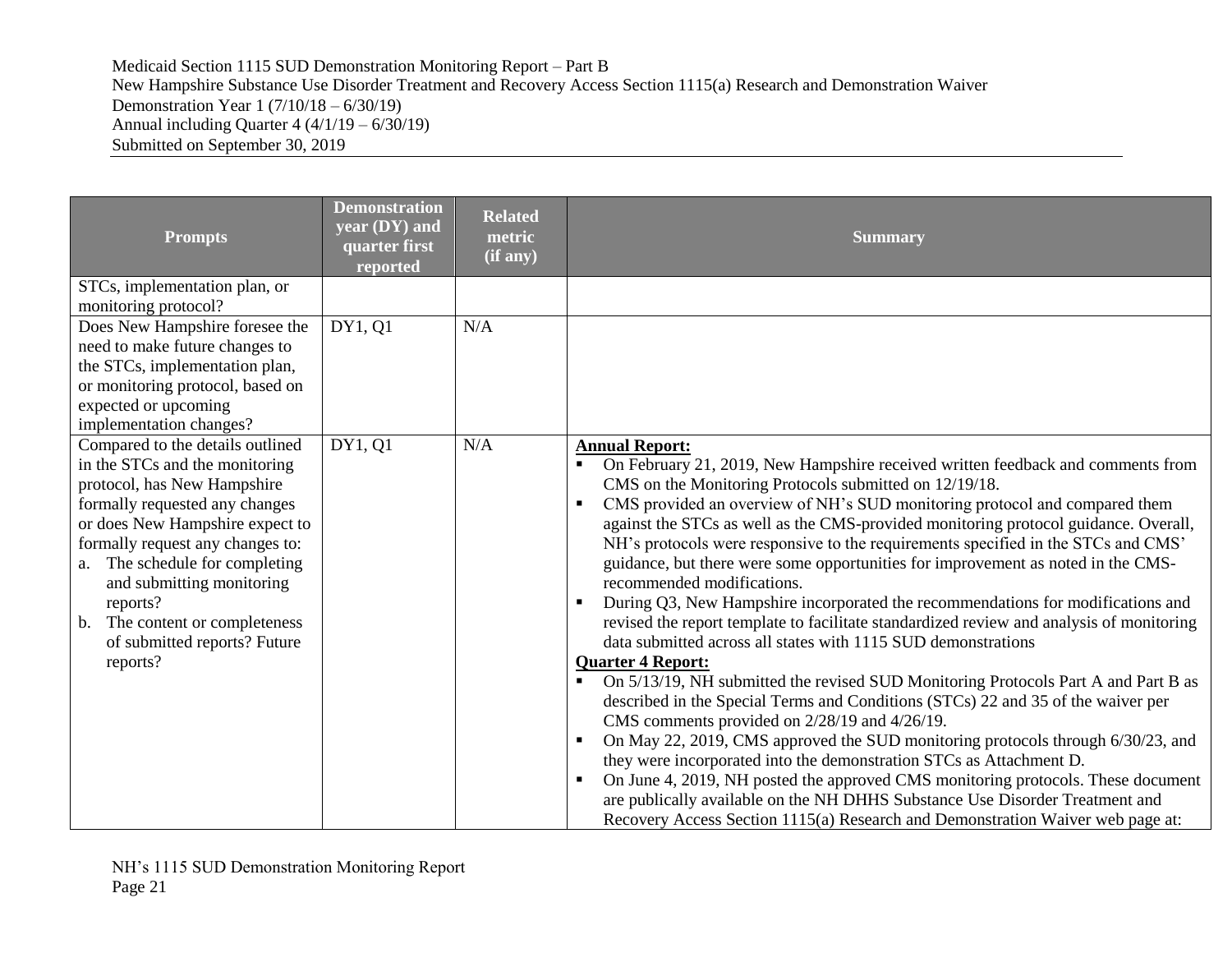| <b>Prompts</b>                                                                                                                                                                                                                                                                                                                                                                                     | <b>Demonstration</b><br>year (DY) and<br>quarter first<br>reported | <b>Related</b><br>metric<br>(if any) | <b>Summary</b>                                                   |  |  |
|----------------------------------------------------------------------------------------------------------------------------------------------------------------------------------------------------------------------------------------------------------------------------------------------------------------------------------------------------------------------------------------------------|--------------------------------------------------------------------|--------------------------------------|------------------------------------------------------------------|--|--|
|                                                                                                                                                                                                                                                                                                                                                                                                    |                                                                    |                                      | <b>CMS</b> Approved Protocol A<br><b>CMS</b> Approved Protocol B |  |  |
| Has New Hampshire identified<br>any real or anticipated issues for<br>submitting timely post-approval<br>demonstration deliverables,<br>including a plan for remediation?                                                                                                                                                                                                                          | DY1, Q1                                                            | N/A                                  |                                                                  |  |  |
| [Add rows as needed]                                                                                                                                                                                                                                                                                                                                                                               |                                                                    |                                      |                                                                  |  |  |
| $\Box$ New Hampshire has no updates on general reporting requirements to report for this reporting topic.                                                                                                                                                                                                                                                                                          |                                                                    |                                      |                                                                  |  |  |
| <b>13.1.2 Post Award Public Forum</b>                                                                                                                                                                                                                                                                                                                                                              |                                                                    |                                      |                                                                  |  |  |
| If applicable within the timing of<br>the demonstration, provide a<br>summary of the annual post-<br>award public forum held pursuant<br>to 42 CFR § 431.420(c)<br>indicating any resulting action<br>items or issues. A summary of the<br>post-award public forum must be<br>included here for the period<br>during which the forum was held<br>and in the annual report.<br>[Add rows as needed] | DY1, Q1                                                            | N/A                                  |                                                                  |  |  |
|                                                                                                                                                                                                                                                                                                                                                                                                    |                                                                    |                                      |                                                                  |  |  |
| There was no post-award public forum held during this reporting period; and, this is not an annual report so New Hampshire has no post-award public forum<br>update to report for this reporting topic.                                                                                                                                                                                            |                                                                    |                                      |                                                                  |  |  |
| 14.1 Notable State Achievements and/or Innovations                                                                                                                                                                                                                                                                                                                                                 |                                                                    |                                      |                                                                  |  |  |
| <b>14.1 Narrative Information</b>                                                                                                                                                                                                                                                                                                                                                                  |                                                                    |                                      |                                                                  |  |  |